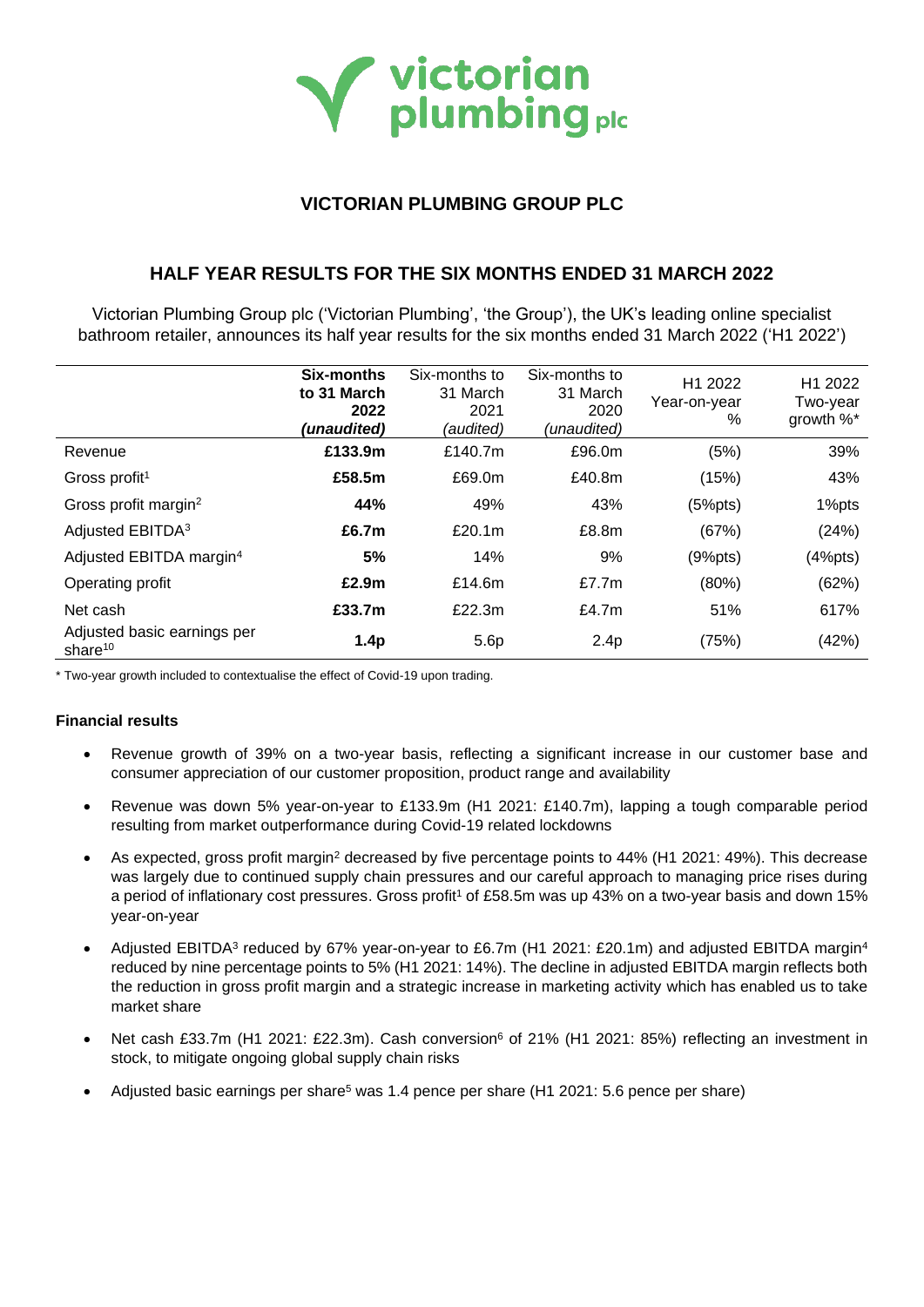# **Operational and strategic highlights**

Over the past 18 months we have managed a step change in the scale of our business and have done so whilst continuing to offer consumers the widest choice of products and availability, at competitive prices:

- Total orders<sup>7</sup> for the six months ended 31 March 2022 were 453,000, a 31% increase from pre-pandemic levels (H1 2020: 345,000), and just 7% down from H1 2021 during which the UK was under severe Covid-19 restrictions (H1 2021: 486,000)
- Average order value<sup>8</sup> up 2% to £296 (H1 2021: £289)
- We have increased our customer satisfaction with an average Trustpilot TrustScore<sup>9</sup> of 4.4 (H1 2021: 4.3)

We have invested in our technology platform, which will enable us to drive future growth:

- Work continues on the development and testing of our website re-platform. This will give us the opportunity to enhance our customer journey over the coming months
- Work also continues on the development and testing of our new Trade app., to enhance efficiency and engagement for Trade customers

We are also making good progress in our strategic areas of 'Trade' and 'Adjacent categories':

- Trade revenue grew by 18% to £24.6m (H1 2021: £20.9m), representing 18% of total revenue (H1 2021: 15%). During H1 2022, we launched our first ever targeted trade radio campaign
- We have increased our tile range by 38% since September 2021 and increased the number of products in our lighting range to 753 (Sept 2021: 502)

# **Outlook**

Revenues in H1 2022 were in line with recent guidance and reflect the lower demand compared to the same period last year when the UK was in a lockdown environment. The Group focused on increasing market share and invested more heavily in marketing in the early part of H1 2022 to successfully drive market share gains. That marketing spend has now normalised as planned.

The Group expects to deliver modest year-on-year revenue growth through the second half, as previously guided in the AGM statement on 24 February 2022. There are well reported ongoing inflationary cost pressures and we remain acutely aware that our customers are also managing these pressures. The Group will therefore continue its careful approach to price rises through the second half of the financial year.

## **Mark Radcliffe, Founder and Chief Executive Officer of Victorian Plumbing Group plc, said:**

"Victorian Plumbing remains the go-to online retailer for consumers who are looking for bathroom products. Our marketleading proposition and our innovative and proactive approach to marketing have enabled us to continue growing our market share, even against a challenging market backdrop.

"Following a nine-month period during which the economy was opening up after Covid-19 restrictions and discretionary spending has been more focused on leisure activities, our relentless focus on investing in quality and innovation has resulted in revenue growing 39% on a two-year basis.

"I am pleased with the progress we have made with our technological developments, and I am excited about the opportunities presented by our new website. This new platform will enable us to further penetrate our core market and provide the best possible base for us to further expand our trade and adjacent product areas.

"We continue to be focused on our long-term goals. We are making good progress on all of our strategic initiatives and are confident in the future growth prospects of the Group."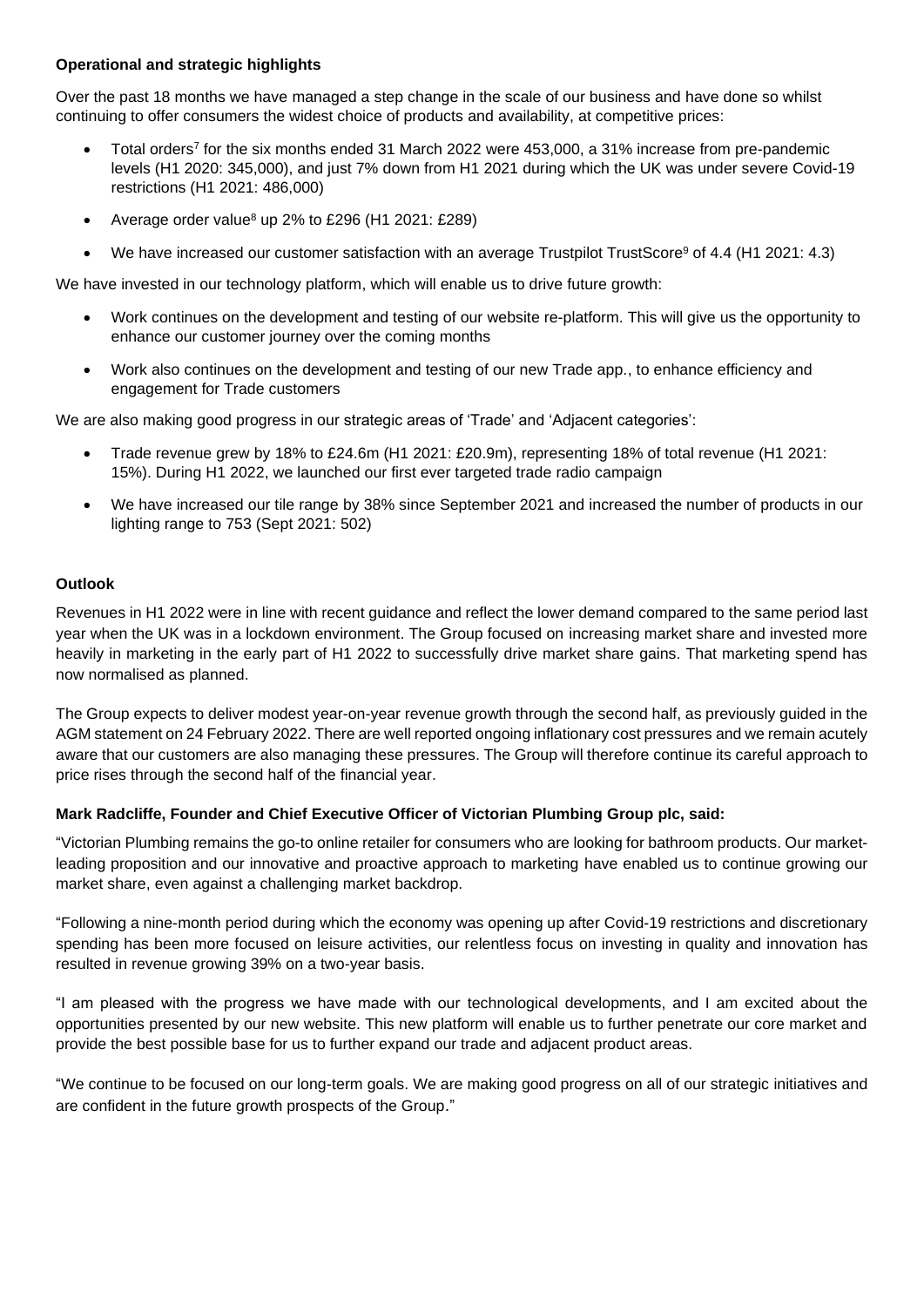### **Analyst and investor webinar**

A webinar for analysts and investors will be held today, 17 May 2022, at 9.00am BST. If you wish to join the webinar, please contact FTI Consulting via: [VictorianPlumbing@fticonsulting.com.](mailto:VictorianPlumbing@fticonsulting.com)

#### **For further information please contact:**

#### **Victorian Plumbing Group plc**

Mark Radcliffe, Chief Executive Officer Paul Meehan, Chief Financial Officer

**FTI Consulting (Financial PR)** Alex Beagley Eleanor Purdon Sam Macpherson Amy Goldup

**via FTI Consulting +44 20 3727 1000**

**+44 20 3727 1000** [VictorianPlumbing@fticonsulting.com](mailto:VictorianPlumbing@fticonsulting.com)

#### **Houlihan Lokey UK Limited (Nominated Adviser and Financial Adviser)** Sam Fuller Tim Richardson

**+44 20 7484 4040**

# **About Victorian Plumbing**

Victorian Plumbing is the UK's leading online retailer of bathroom products and accessories, offering a wide range of over 24,000 products to B2C and trade customers. Victorian Plumbing offers its customers a one-stop shop solution for the entire bathroom with more than 125 own and third-party brands across a wide spectrum of price points.

The Group's product design and supply chain strengths are complemented by its creative and brand-focused marketing strategy, which predominantly focuses on online channels to drive significant and growing traffic to its website.

Headquartered in Skelmersdale, Lancashire, the Group employs over 500 staff across seven locations in Skelmersdale, Manchester and Birmingham.

For more information, please visit<https://www.victorianplumbingplc.com/about-us/>

## **Cautionary statement**

This announcement of half year results does not constitute or form part of and should not be construed as an invitation to underwrite, subscribe for, or otherwise acquire or dispose of any Victorian Plumbing Group plc (the "Company") shares or other securities in any jurisdiction nor is it an inducement to enter into investment activity nor should it form the basis of or be relied on in connection with any contract or commitment or investment decision whatsoever. It does not constitute a recommendation regarding any securities. Past performance, including the price at which the Company's securities have been bought or sold in the past, is no guide to future performance and persons needing advice should consult an independent financial advisor. This announcement may include statements that are, or may be deemed to be, "forward-looking statements" (including words such as "believe", "expect", "estimate", "intend", "anticipate" and words of similar meaning). By their nature, forward-looking statements involve risk and uncertainty since they relate to future events and circumstances, and actual results may, and often do, differ materially from any forward-looking statements. Any forward-looking statements in this announcement reflect management's view with respect to future events as at the date of this announcement. Save as required by applicable law, the Company undertakes no obligation to publicly revise any forwardlooking statements in this announcement, whether following any change in its expectations or to reflect events or circumstances after the date of this announcement.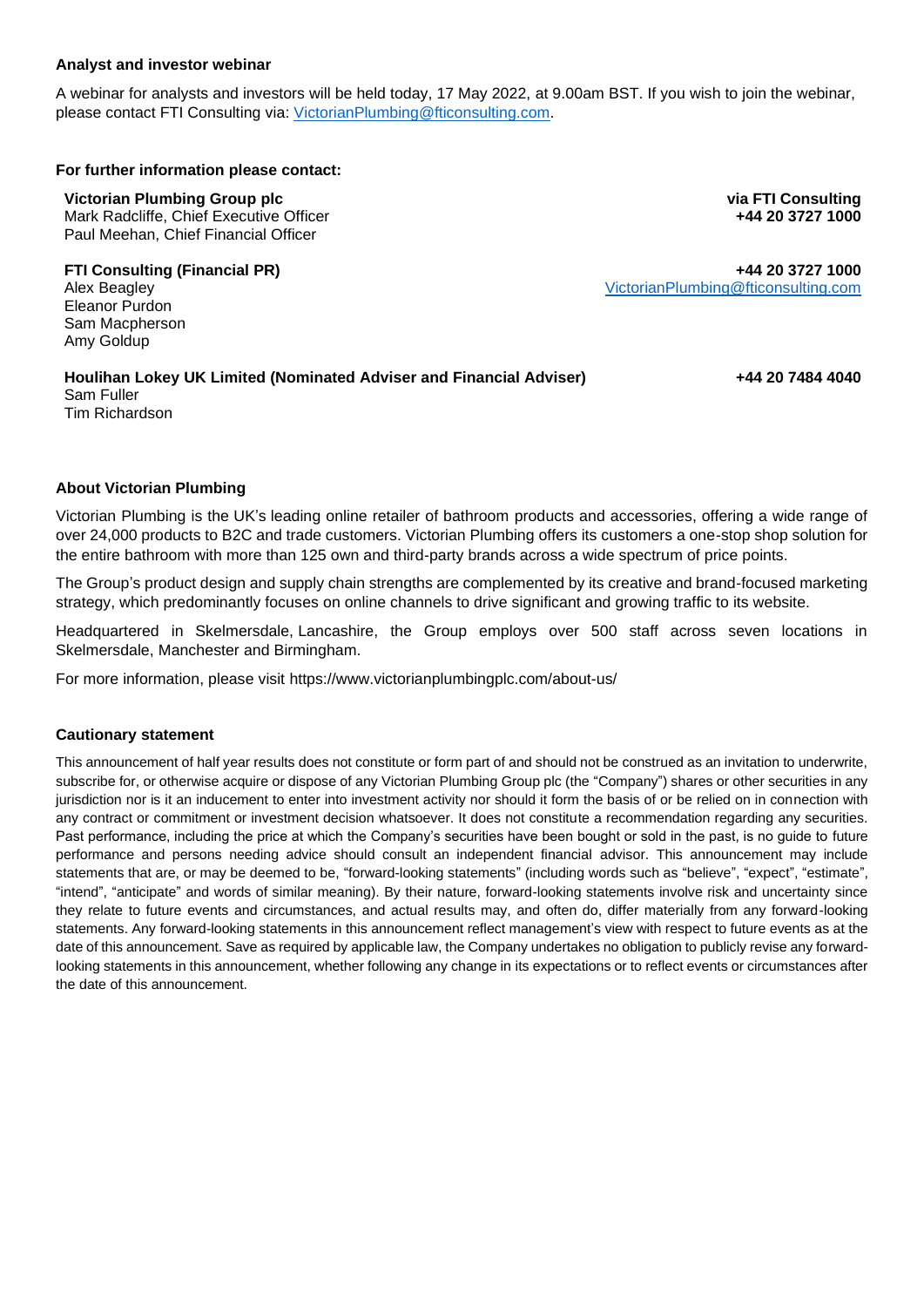# **Summary of performance**

|                                                      | <b>Units</b> | H1 2022<br>(unaudited) | H1 2021<br>(audited) | H1 2020<br>(unaudited) | H1 2022<br>Year-on-year<br>% | H1 2022<br>Two-year<br>growth<br>$%$ * |
|------------------------------------------------------|--------------|------------------------|----------------------|------------------------|------------------------------|----------------------------------------|
| <b>Income statement</b>                              |              |                        |                      |                        |                              |                                        |
|                                                      |              |                        |                      |                        |                              |                                        |
| Revenue                                              | £m           | 133.9                  | 140.7                | 96.0                   | (5%)                         | 39%                                    |
| Gross profit <sup>(1)</sup>                          | £m           | 58.5                   | 69.0                 | 40.8                   | (15%)                        | 43%                                    |
| Gross profit margin <sup>(2)</sup>                   | $\%$         | 44%                    | 49%                  | 43%                    | (5%pts)                      | 1%pts                                  |
| Adjusted EBITDA(3)                                   | £m           | 6.7                    | 20.1                 | 8.8                    | (67%)                        | (24%)                                  |
| Adjusted EBITDA margin <sup>(4)</sup>                | $\%$         | 5%                     | 14%                  | 9%                     | (9%pts)                      | (4%pts)                                |
| Profit before tax                                    | £m           | 2.7                    | 14.5                 | 7.6                    | (81%)                        | (64%)                                  |
|                                                      |              |                        |                      |                        |                              |                                        |
| <b>Earnings per share</b>                            |              |                        |                      |                        |                              |                                        |
| Basic earnings per share <sup>(5)</sup>              | pence        | 0.7                    | 4.4                  | 2.4                    | (84%)                        | (71%)                                  |
| Adjusted basic earnings per<br>share <sup>(10)</sup> | pence        | 1.4                    | 5.6                  | 2.4                    | (75%)                        | (42%)                                  |
|                                                      |              |                        |                      |                        |                              |                                        |
| <b>Cash flow</b>                                     |              |                        |                      |                        |                              |                                        |
| Free cash flow(11)                                   | £m           | 1.4                    | 17.0                 | 7.9                    | (92%)                        | (82%)                                  |
| Cash conversion <sup>(6)</sup>                       | %            | 21%                    | 85%                  | 90%                    | (64%pts)                     | (69%pts)                               |
| Net cash and cash equivalents                        | £m           | 33.7                   | 22.3                 | 4.7                    | 51%                          | 617%                                   |
|                                                      |              |                        |                      |                        |                              |                                        |
| Key performance indicators                           |              |                        |                      |                        |                              |                                        |
| Total orders <sup>(7)</sup>                          | 000'         | 453                    | 486                  | 345                    | (7%)                         | 31%                                    |
| Active customers <sup>(12)</sup>                     | 000'         | 339                    | 367                  | 265                    | (8%)                         | 28%                                    |
| Average order value <sup>(8)</sup>                   | £            | 296                    | 289                  | 278                    | 2%                           | 6%                                     |
| TrustPilot TrustScore <sup>(9)</sup>                 | /5           | 4.4                    | 4.3                  | 4.6                    | 2%                           | (4%)                                   |
| Marketing spend as a % of revenue                    | %            | 30%                    | 27%                  | 27%                    | (3%pts)                      | (3%pts)                                |

\* Two-year growth included to contextualise the short-term effect of Covid-19 upon trading.

(1) Gross profit is defined as revenue less cost of sales. Cost of sales includes all direct costs incurred in purchasing products for resale along with packaging, distribution and transaction costs.

(2) Gross profit margin is defined as Gross profit as a percentage of revenue.

(3) Adjusted EBITDA is a non-GAAP measure. Adjusted EBITDA is operating profit before depreciation, amortisation, exceptional items and IFRS 2 share-based payments along with associated national insurance.

(4) Adjusted EBITDA margin is defined as adjusted EBITDA as a percentage of revenue.

(5) Basic EPS has been calculated for the comparative periods using the weighted average number of shares in issue immediately prior to the IPO in June 2021.

(6) Cash conversion is operating cash flow as a percentage of adjusted EBITDA.

(7) Total orders is defined as the total number of orders dispatched to customers in the period.

(8) Average order value is defined as revenue divided by total orders in the period.

(9) The Trustpilot TrustScore is defined as the overall measurement of reviewer satisfaction, based on all the service and location reviews the business receives.

(10) Adjusted basic earnings per share is defined as adjusted net income divided by the weighted average number of shares for basic EPS. Adjusted net income is defined as net income before exceptional items and IFRS 2 share-based payment charges and associated NI and after adjusting for the tax impact of those items.

(11) Free cash flow is cash generated from operating activities before exceptional items and taxation less capital expenditure and cash flows relating to leases.

(12) Active customers is the number of unique customers who placed an order in the period.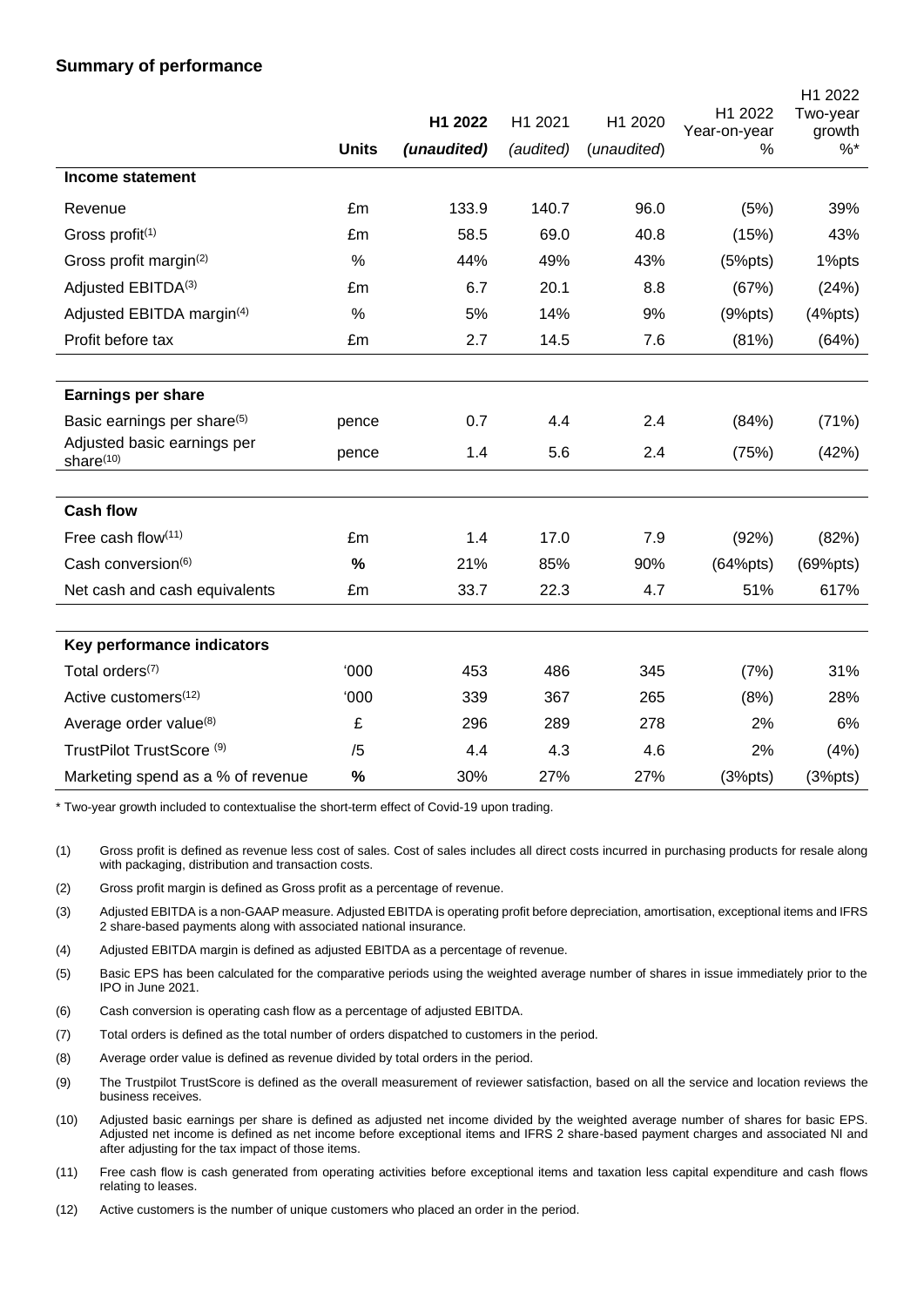#### **Summary of operating performance for the six months ended 31 March 2022**

We have maintained the step change in scale gained through the previous financial year with a resilient sales performance through H1 2022 against a backdrop of lower customer demand following the end of the UK's Covid-19 lockdown restrictions.

Revenue of £133.9m for H1 2022 was down by 5% (H1 2021: £140.7m) as we annualised the toughest pandemicimpacted comparatives. Revenue remains strong on a two-year basis, up 39% (H1 2020: £96.0m) demonstrating that market share gains made through the pandemic are here to stay. Adjusted EBITDA decreased to £6.7m (H1 2021: £20.1m; H1 2020: £8.8m) and adjusted EBITDA margin decreased to 5% (H1 2021: 14%; H1 2020: 9%).

Our commitment to growing our market share is unwavering. Through H1 2022 we invested more in our brand and our digital performance-based marketing to successfully grow our market share. Our bold brand creative continues to be well received by consumers and is reflected in the awareness of the Victorian Plumbing brand at 63% (2021: 64%)<sup>(1)</sup>.

Audience, defined as the number of unique visitors visiting our platform measured through Google Analytics, remains 40% ahead of pre-pandemic levels (H1 2020: 1.95 million). Although our audience reduced slightly (6%) to 2.72 million on average each month (H1 2021: 2.89 million), this level of unique visitors was 1.9 times larger than our nearest competitor according to Similarweb (H1 2021: 1.9 times).

Total orders amounted to 453,000 in H1 2022; a 7% decline year-on-year (H1 2021: 486,000) but up 31% on a two-year basis. Average order value increased by 2% to £296 year-on-year, and by 6% on a two-year basis (H1 2021: £289; H1 2020: £278).

## **Providing the largest choice of quality products**

Customers can use our platform to browse an extensive choice of quality products across a wide range of price points, meaning Victorian Plumbing offers customers a one-stop solution for bathrooms. Throughout H1 2022, consumers could choose from over 24,000 products, across more than 125 own and third-party brands.

The Victorian Plumbing website is the only place that customers can purchase products from our stable of own brands. We have over 20 brands that include products designed by our in-house development team and these continue to be extremely popular with consumers. In H1 2022, 75% of revenue (H1 2021: 76%) was generated from own brand products.

The experience that customers have with us is always front of mind. We continue to be ranked 'Excellent' by Trustpilot, and have increased our TrustScore to 4.4 stars (H1 2021: 4.3) across over 150,000 reviews.

#### **A strong supply chain challenged by inflation**

One of our primary objectives is to provide our customers with a wide choice of immediately available products. We held an increased level of stock through the first half of the year to combat disruption caused to our supply chain, most notably the unpredictability of transit time for stock to arrive from the Far East. We believe this investment helped us to outperform our competitors through the period.

As expected, rising costs throughout the supply chain from product, inbound shipping and outbound distribution have adversely impacted our gross profit margin by 5 percentage points in the first half of the year.

#### **Our strategic focus**

Our strategy has been developed with reference to three commercial growth horizons covering: core B2C, Trade, and Adjacent products.

Our core market is retailing bathroom products and accessories to consumers in the UK through our online platform. The level of consumer demand for bathroom products has fallen from the highs of 2021, but the pandemic has driven some structural changes that provide good opportunities for growth. We are well placed to continue to gain market share in the short term through both these structural tailwinds and by taking share from traditional physical retailers and other online competitors by leveraging our market and brand position.

In the medium term, we remain encouraged that, with strategic planning and execution, there is a valuable further opportunity to translate our domestic success into carefully selected international market expansion.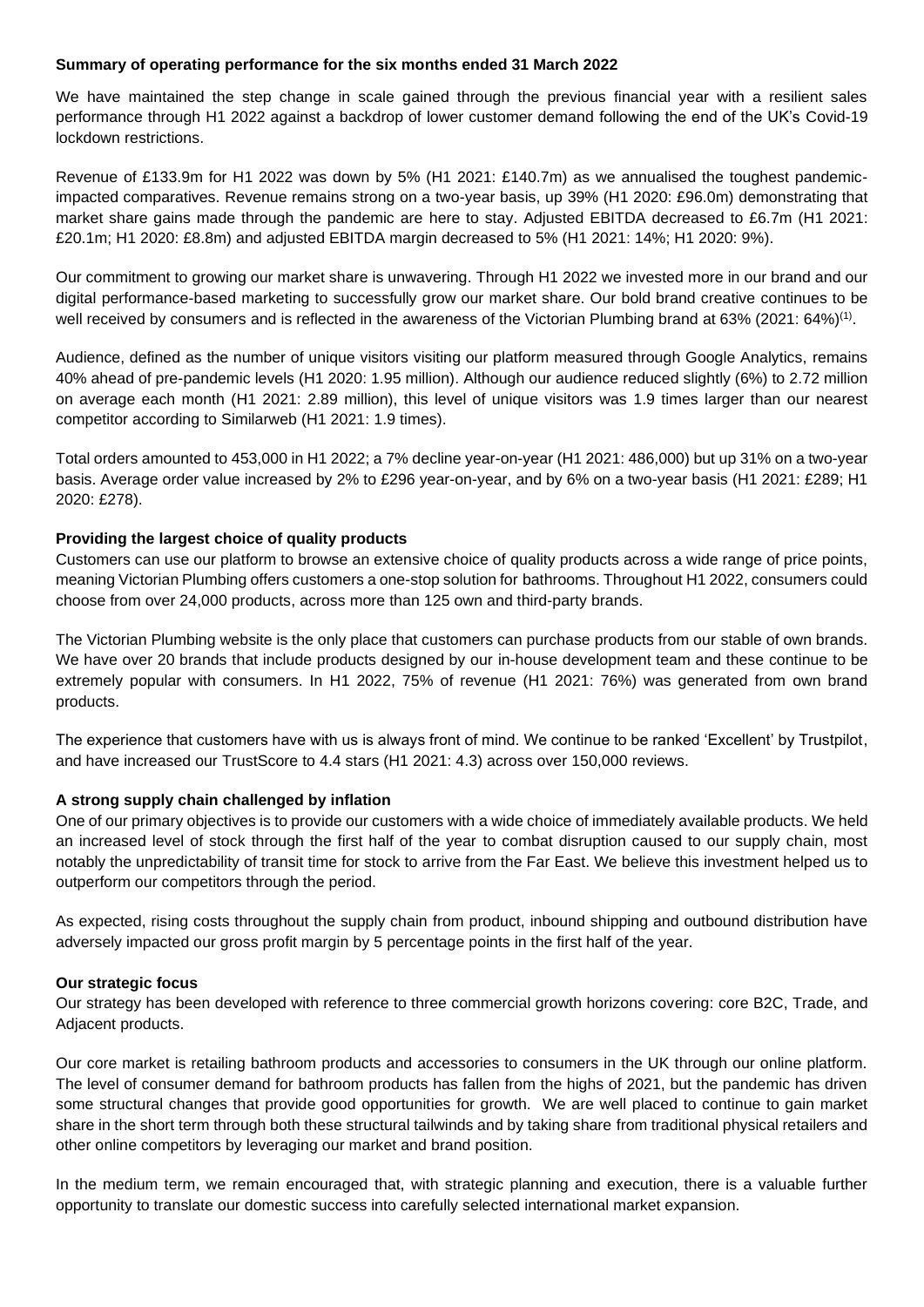Our second horizon focuses on the opportunity to retail bathroom products and accessories to Trade customers, an area in which we are currently underpenetrated. In H1 2022 revenue generated from trade accounts increased by 18% to £24.6m (H1 2021: £20.9m), representing 18% of our total revenue. We are progressing well with the development of our dedicated mobile app for Trade customers.

Finally, our third horizon focuses on adjacent products that consumers look for when renovating a bathroom. Given our position in the bathroom product and accessories market, we have an exciting opportunity to expand our reach into products that often come later in the buying journey, such as tiles and lighting. Expanding these adjacent product ranges and increasing their prominence on our website will allow consumers to use Victorian Plumbing for everything they need to complete their bathrooms. During the period, we expanded our design team to give ourselves capacity to design additional tile ranges and increased the product choice in tiles by 38% since September 2021.

## **ESG**

"Taking responsibility" is one of our core values, and we are focused on making a positive difference to our communities and the wider environment in which we operate.

The UK government has a target to become net carbon zero by 2050 and Victorian Plumbing has a role to play in reaching this goal. There are two strands to our commitments around the environment, which are: to help consumers make more sustainable choices; and to work towards achieving net zero carbon emissions. During the first half of the year we started collating data on our scope 3 emissions, which is the next step as we work towards defining our net zero carbon strategy.

(1) YouGov prompted brand awareness – February 2022. Comparative as of February 2021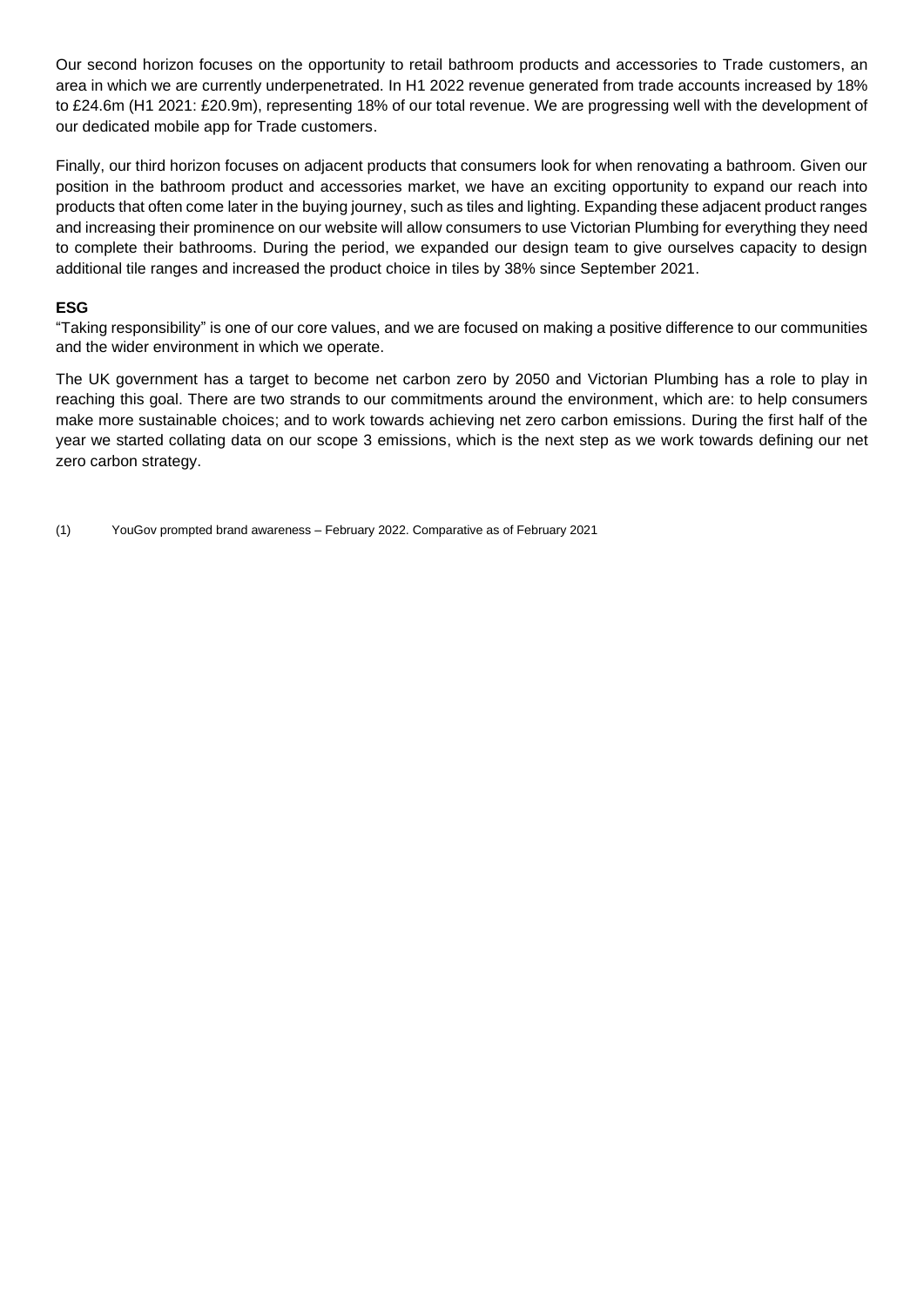# **Financial review**

The performance of the Group was robust through H1 2022 against a backdrop of lower customer demand and given that we are comparing against a prior year period during which the UK was under severe Covid-19 restrictions.

|                               | Six-months  | Six-months to | Six-months to |                     |                     |
|-------------------------------|-------------|---------------|---------------|---------------------|---------------------|
|                               | to 31 March | 31 March      | 31 March      | H <sub>1</sub> 2022 | H <sub>1</sub> 2022 |
|                               | 2022 £m     | 2021 £m       | 2020 £m       | Year-on-year        | Two-year            |
|                               | (unaudited) | (audited)     | (unaudited)   | %                   | growth %            |
| Revenue                       | 133.9       | 140.7         | 96.0          | (5%)                | 39%                 |
| Cost of sales                 | (75.4)      | (71.7)        | (55.2)        | (5%)                | (37%)               |
| <b>Gross profit</b>           | 58.5        | 69.0          | 40.8          | (15%)               | 43%                 |
| Underlying costs              | (51.8)      | (48.9)        | (32.0)        | (6%)                | (62%)               |
| <b>Adjusted EBITDA</b>        | 6.7         | 20.1          | 8.8           | (67%)               | (24%)               |
| Depreciation and amortisation | (1.7)       | (1.4)         | (1.1)         | (21%)               | (55%)               |
| Share-based payments          | (2.1)       | (3.5)         | ۰             | 40%                 | n.m                 |
| <b>Exceptional items</b>      |             | (0.6)         | ۰             | n.m                 | n.m                 |
| <b>Operating profit</b>       | 2.9         | 14.6          | 7.7           | (80%)               | (62%)               |

## **Revenue**

Revenue for H1 2022 was £133.9m, which represents an increase of 39% compared to pre-pandemic performance (H1 2020: £96.0m). We have been able to consolidate our share of the bathroom market, with revenue down just 5% yearon-year despite a reduction in customer demand.

Total orders in the period decreased by 7% year-on-year to 453,000 (H1 2021: 486,000) but remained 31% up on a two-year basis. Average order value ('AOV') increased by 2% to £296 (H1 2021: £289). This increase resulted from price uplifts which occurred during the second half of last financial year. With cost-of-living pressures building for consumers we have been cautious about increasing prices on our products through the first half.

## **Gross profit and gross profit margin**

Gross profit reduced by 15% to £58.5m (H1 2021 £69.0m) but remained 43% up on a two-year basis (H1 2020: £40.8m). Gross margin for H1 2022 reduced by five percentage points from exceptional levels seen last year to 44% (H1 2021: 49%; H1 2020: 43%). We define gross profit as revenue less cost of sales. Cost of sales includes all direct costs incurred in purchasing products for resale along with packaging, distribution and transaction costs.

Year-on-year cost of sales increased by 5% to £75.4 million (H1 2021: £71.7m) despite a reduction in total orders. Throughout H1 2022 we have seen significant cost increases relating to shipping, distribution, packaging and, to a lesser extent, raw materials. The strength of the Group's supplier relationships and the proactiveness of our purchasing team have ensured good product availability for consumers. Nonetheless this cost inflation coupled with a period of lower consumer demand has impacted our gross margin and is likely to continue to do so for the remainder of the year.

Gross margin from own brand products, which represent 75% of revenue (H1 2021: 76%) decreased to 49% (H1 2021: 54%), whilst gross margin from third-party products decreased to 29% for the period (H1 2021: 31%).

## **Underlying costs**

Underlying costs, which we define as administrative expenses before depreciation and amortisation, exceptional items and share-based payments, increased by 6% to £51.8m (H1 2021: £48.9m) and were up 63% on a two-year basis (H1 2020: 32.0m).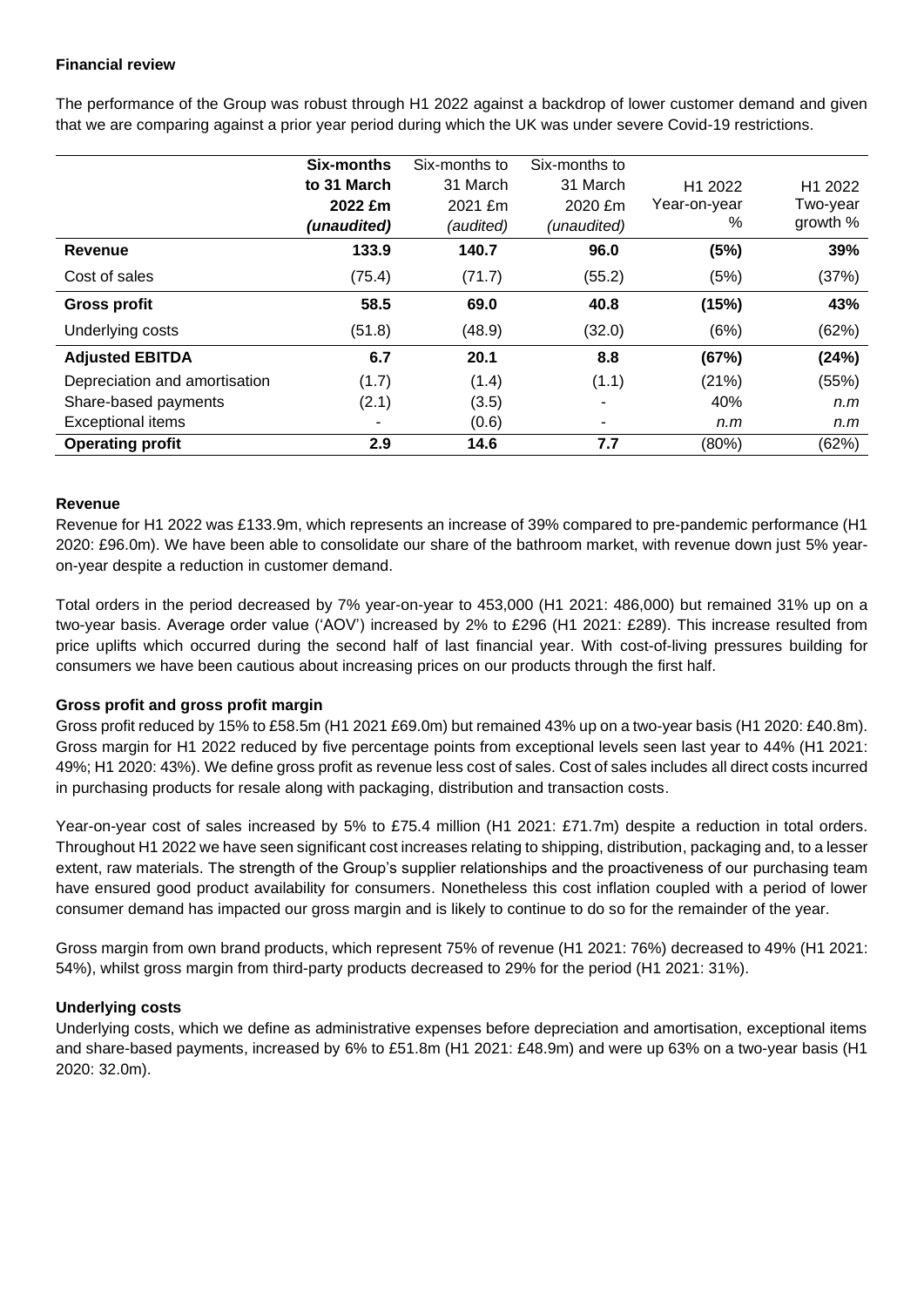|                                                 | Six-months  | Six-months to | Six-months to |                     |                     |
|-------------------------------------------------|-------------|---------------|---------------|---------------------|---------------------|
|                                                 | to 31 March | 31 March      | 31 March      | H <sub>1</sub> 2022 | H <sub>1</sub> 2022 |
|                                                 | 2022 £m     | 2021 £m       | 2020 £m       | Year-on-year        | Two-year            |
|                                                 | (unaudited) | (audited)     | (unaudited)   | %                   | growth %            |
| Marketing costs                                 | 40.2        | 38.4          | 25.8          | (5%)                | (56%)               |
| People costs excluding share-<br>based payments | 8.0         | 6.6           | 4.2           | (21%)               | (90%)               |
| Property costs                                  | 2.5         | 2.1           | 1.2           | (19%)               | (108%)              |
| Other overheads                                 | 1.1         | 1.8           | 0.8           | 39%                 | (38%)               |
| <b>Underlying costs</b>                         | 51.8        | 48.9          | 32.0          | (6%)                | (62%)               |

Marketing costs increased by 5% to £40.2m which was equivalent to 30% of revenue (H1 2021: 27%; H1 2020: 27%). During H1 2022 the Group invested more in marketing and successfully grew market share in a market that was seeing a reduction in customer demand compared to the prior year.

People costs, excluding share-based payments but including costs relating to agency staff and contractors, increased by 21% to £8.0m (H1 2021: £6.6m; H1 2020: £4.2m). Total full-time equivalent employees ('FTEs') increased by 9% year-on-year to 568 (H1 2021: 520), with the majority of the increase being in our technology team as we develop our platform. The average cost per FTE increased by 8% through a small change in staff mix and through salary inflation in our warehouse and customer service teams.

Property costs increased by 19% to £2.5m and were 108% up on two years ago. Property costs include short term agreements for warehouse space (outside the scope of IFRS16) along with rates for all of the Group's properties. The year-on-year increase relates to short term warehouse space, the cost of which continues to increase given the demand in the market. Other overheads of £1.1m were 39% lower than the prior year, largely due to £0.6m of exceptional costs relating to the IPO which were incurred in H1 2021.

# **Adjusted EBITDA**

Significant items of income and expense that do not relate to the trading of the Group are disclosed separately. Examples of such items are exceptional items and share-based payment charges, as these primarily relate to the changing ownership of the Group.

The table below provides a reconciliation from operating profit to adjusted EBITDA, which is a non-GAAP metric used by the Group to assess the operating performance.

|                                  | Six-months  | Six-months to | Six-months to |                     |                     |
|----------------------------------|-------------|---------------|---------------|---------------------|---------------------|
|                                  | to 31 March | 31 March      | 31 March      | H <sub>1</sub> 2022 | H <sub>1</sub> 2022 |
|                                  | 2022 £m     | 2021 £m       | 2020 £m       | Year-on-year        | Two-vear            |
|                                  | (unaudited) | (audited)     | (unaudited)   | %                   | growth %            |
| <b>Operating profit</b>          | 2.9         | 14.6          | 7.7           | (80%)               | (62%)               |
| Share-based payments             | 2.1         | 3.5           |               | 40%                 | n.m                 |
| <b>Exceptional items</b>         | -           | 0.6           |               | n.m                 | n.m                 |
| <b>Adjusted operating profit</b> | 5.0         | 18.7          | 7.7           | (73%)               | (35%)               |
| Depreciation and amortisation    | 1.7         | 1.4           | 1.1           | (21%)               | (55%)               |
| <b>Adjusted EBITDA</b>           | 6.7         | 20.1          | 8.8           | (67%)               | (24%)               |

Adjusted EBITDA for H1 2022 totalled £6.7m (H1 2021: £20.1m; H1 2020: £8.8m) with adjusted EBITDA margin of 5% (H1 2021: 14%; H1 2020: 9%).

## **Share-based payments**

The Group incurred share-based payment charges (including associated NI) of £2.1m (H1 2021: £3.5m). Share-based payment charges for the year include £1.9m for schemes relating to the Group's IPO in June 2021, along with £0.3m for ongoing schemes put in place post IPO.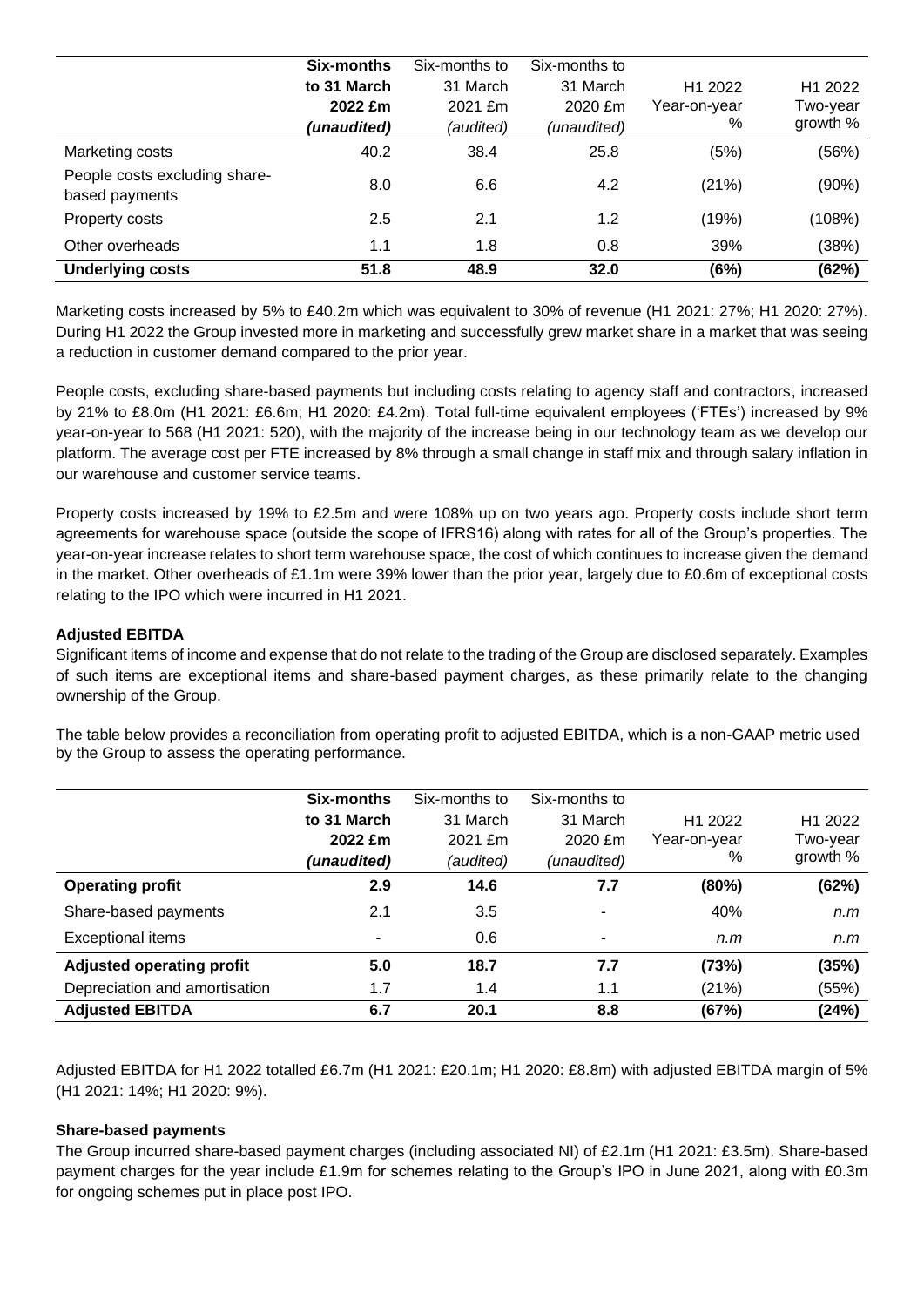# **Depreciation and amortisation**

Depreciation and amortisation increased by £0.3m to £1.7m (H1 2021: £1.4m; H1 2020: £1.1m). The Group continues to invest in its platform and bespoke inventory management systems, with £1.3m capitalised during H1 2022 (H1 2021: £0.8m).

# **Operating profit**

Operating profit decreased by 80% to £2.9m (H1 2021: £14.6m; H1 2020: £7.7m). Operating profit margin decreased by eight percentage points to 2% (H1 2021: 10%; H1 2020: 8%).

# **Profit before taxation**

Profit before taxation for the period was £2.7m (H1 2021: £14.5m; H1 2020: £7.6m). This decrease resulting from the operating profit performance while net finance costs amounted to £0.2m (H1 2021: £0.1m; H1 2020: £0.1m).

# **Taxation**

The Group tax charge of £0.7m (H1 2021: £2.9m; H1 2020: £1.3m) represents an effective tax rate of 25% (H1 2021: 20%; H1 2020: 17%).

## **Earnings per share**

Basic earnings per share ('EPS') from continuing operations, which is calculated for both the current and comparative year based upon the weighted average number of shares in issue immediately prior to the IPO, was 0.7 pence per share (H1 2021: 4.4 pence per share; H1 2020: 2.4 pence per share).

The adjusted basic earnings per share from continuing operations was 1.4 pence per share (H1 2021: 5.6 pence per share; H1 2020: 2.4 pence per share). The table shows the effect on the Group's basic earnings per share of the exceptional items and share-based payments.

|                                                                           | Six-months  | Six-months to | Six-months to |                     |          |
|---------------------------------------------------------------------------|-------------|---------------|---------------|---------------------|----------|
|                                                                           | to 31 March | 31 March      | 31 March      | H <sub>1</sub> 2022 | H1 2022  |
|                                                                           | 2022 £m     | 2021 £m       | 2020 £m       | Year-on-year        | Two-year |
|                                                                           | (unaudited) | (audited)     | (unaudited)   | %                   | growth % |
| <b>Profit for EPS</b>                                                     | 2.0         | 11.6          | 6.3           | (83%)               | (68%)    |
| Share-based payments<br>(including associated NI)                         | 2.1         | 3.5           |               | 40%                 | n.m      |
| <b>Exceptional items</b>                                                  |             | 0.6           | ٠             | n.m                 | n.m      |
| Tax effect                                                                | (0.4)       | (0.8)         |               | 50%                 | n.m      |
| <b>Adjusted profit for EPS</b>                                            | 3.7         | 14.9          | 6.3           | (75%)               | (41%)    |
| Weighted average number of<br>ordinary shares for basic EPS<br>(millions) | 273.5       | 265.6         | 265.6         | 3%                  | 3%       |
| Adjusted earnings per share<br>(pence)                                    | 1.4         | 5.6           | 2.4           | (75%)               | (42%)    |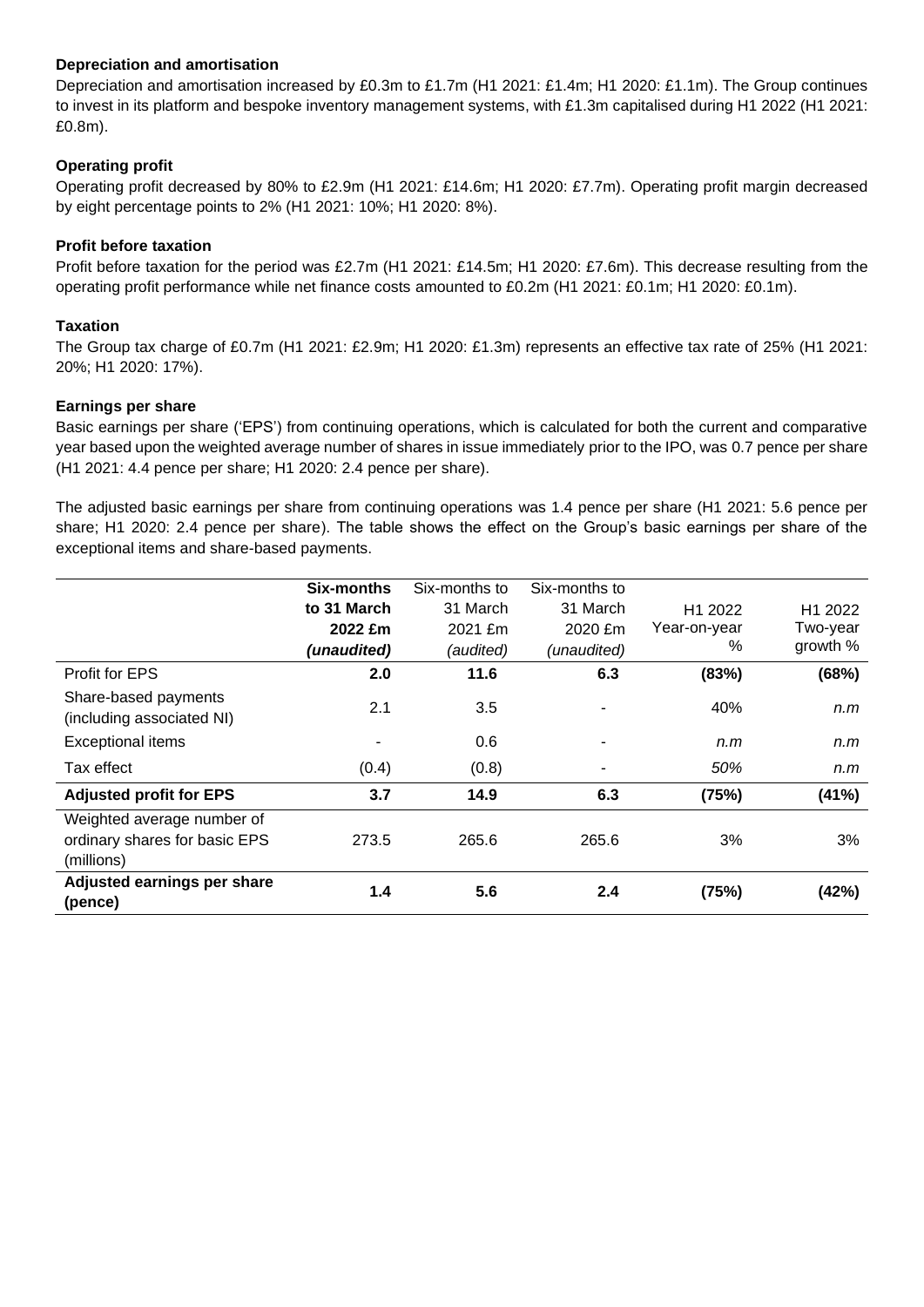## **Cash flow and net cash**

|                              | Six-months  | Six-months to | Six-months to |                     |                     |
|------------------------------|-------------|---------------|---------------|---------------------|---------------------|
|                              | to 31 March | 31 March      | 31 March      | H <sub>1</sub> 2022 | H <sub>1</sub> 2022 |
|                              | 2022        | 2021          | 2020          | Year-on-year        | Two-year            |
|                              | (unaudited) | (audited)     | (unaudited)   | %                   | growth %            |
| <b>Adjusted EBITDA</b>       | 6.7         | 20.1          | 8.8           | (67%)               | (24%)               |
| Movement in working capital* | (3.2)       | (0.7)         | 0.5           | (357%)              | (740%)              |
| Capital expenditure          | (1.5)       | (1.9)         | (1.0)         | 21%                 | (50%)               |
| Lease payments - principal   | (0.5)       | (0.4)         | (0.3)         | (25%)               | (67%)               |
| Lease payments - interest    | (0.1)       | (0.1)         | (0.1)         |                     |                     |
| Free cash flow               | 1.4         | 17.0          | 7.9           | (92%)               | (82%)               |
| <b>Cash conversion</b>       | 21%         | 85%           | 90%           | (64%pts)            | (69%pts)            |

\* Movement in working capital excludes national insurance relating to share-based payments which are excluded from Adjusted EBITDA

Changes in working capital resulted in a cash outflow of £3.2 million in the period. Global supply chains continued to be disrupted in H1 2022 and we made the decision to increase our stock holding to decrease the risk of stock-outs, therefore providing a better and more dependable experience for customers. This increase in stock holding across the period resulted in a working capital outflow of £2.9 million.

Capital expenditure of £1.5m (H1 2021: £1.9m; H1 2020: £1.0m) included £1.1m of capitalised salaries relating to development of the Group's platform and bespoke inventory management systems (H1 2021: £0.5m; H1 2020: £0.2m). At the period end the Group had net cash of £33.7m (H1 2021: £22.3m; H1 2020: £4.7m).

## **Events after the reporting period**

There have been no material events to report after the end of the reporting period.

## **Dividend**

No interim dividend has been declared. The current intention of the Board is to pay a dividend in relation to the financial year ending 30 September 2022.

**Mark Radcliffe Paul Meehan** Chief Executive Officer Chief Financial Officer

17 May 2022 17 May 2022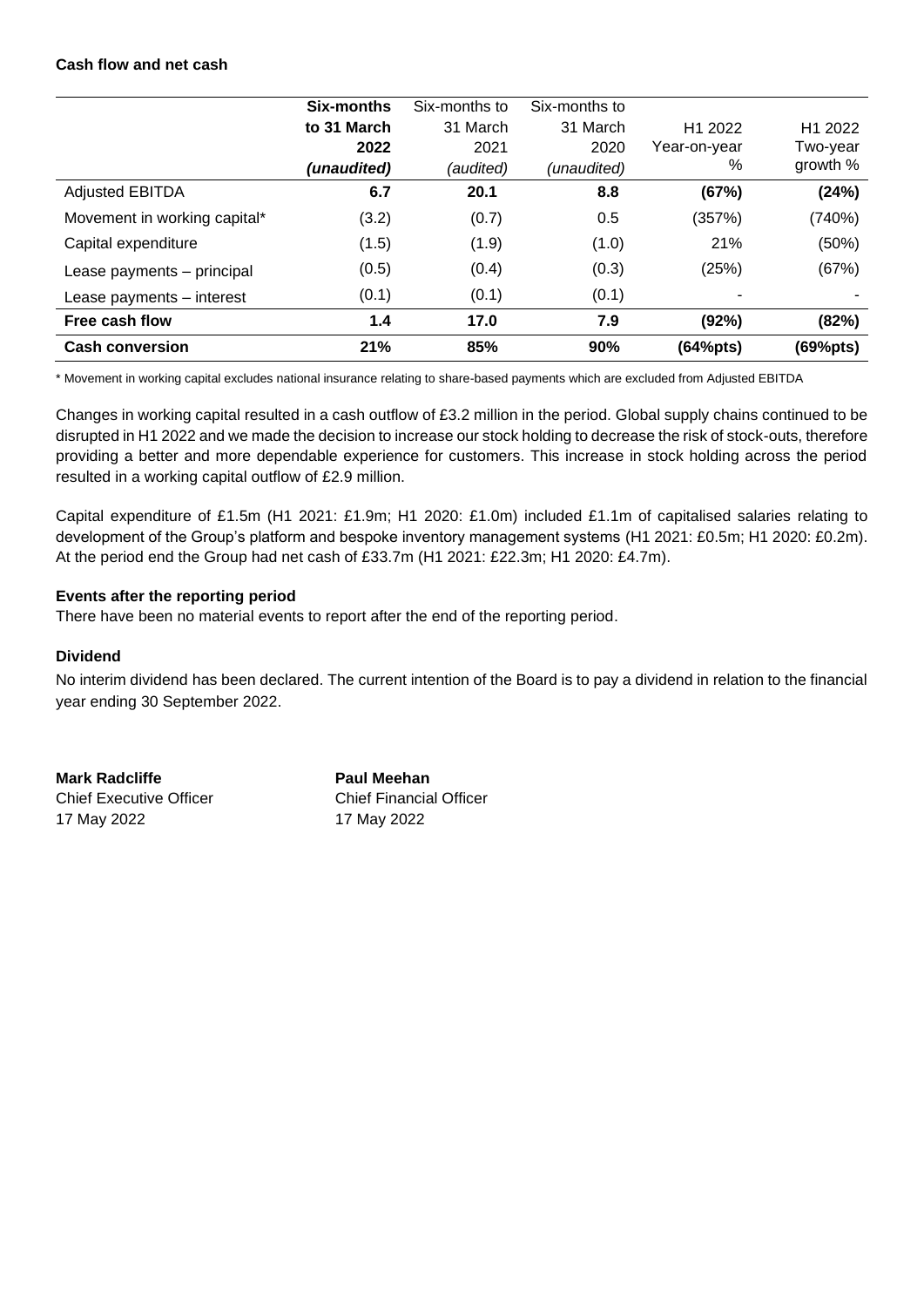# **CONSOLIDATED STATEMENT OF COMPREHENSIVE INCOME**

FOR THE SIX MONTHS ENDED 31 MARCH 2022

|                                                              |                | <b>Six months</b><br>to 31 March<br>2022 | <b>Six months</b><br>to 31 March<br>2021 | Year to 30<br><b>September</b><br>2021 |
|--------------------------------------------------------------|----------------|------------------------------------------|------------------------------------------|----------------------------------------|
|                                                              | <b>Note</b>    | £m                                       | £m                                       | £m                                     |
| Revenue                                                      | 4              | 133.9                                    | 140.7                                    | 268.8                                  |
| Cost of sales                                                |                | (75.4)                                   | (71.7)                                   | (138.3)                                |
| <b>Gross profit</b>                                          |                | 58.5                                     | 69.0                                     | 130.5                                  |
| Administrative expenses before separately disclosed<br>items | $\overline{5}$ | (53.9)                                   | (50.3)                                   | (93.4)                                 |
| Other operating income                                       |                | 0.4                                      | $\qquad \qquad \blacksquare$             |                                        |
| <b>Adjusted operating profit</b>                             |                | 5.0                                      | 18.7                                     | 37.1                                   |
| Separately disclosed items:                                  |                |                                          |                                          |                                        |
| Share-based payments                                         | 20             | (2.1)                                    | (3.5)                                    | (7.7)                                  |
| <b>Exceptional items</b>                                     | 6              |                                          | (0.6)                                    | (9.4)                                  |
| <b>Operating profit</b>                                      |                | 2.9                                      | 14.6                                     | 20.0                                   |
| Finance costs                                                | $\overline{7}$ | (0.2)                                    | (0.1)                                    | (0.3)                                  |
| Profit before tax                                            |                | 2.7                                      | 14.5                                     | 19.7                                   |
| Income tax expense                                           | 8              | (0.7)                                    | (2.9)                                    | (5.4)                                  |
| Profit for the period                                        |                | 2.0                                      | 11.6                                     | 14.3                                   |
|                                                              |                |                                          |                                          |                                        |
| Basic earnings per share (pence)                             | 10             | 0.7                                      | 4.4                                      | 5.3                                    |
| Diluted earnings per share (pence)                           | 10             | 0.6                                      | 4.4                                      | 4.5                                    |

All amounts relate to continuing operations.

There are no items to be recognised in the statement of comprehensive income and hence, the Group has not presented a separate statement of other comprehensive income.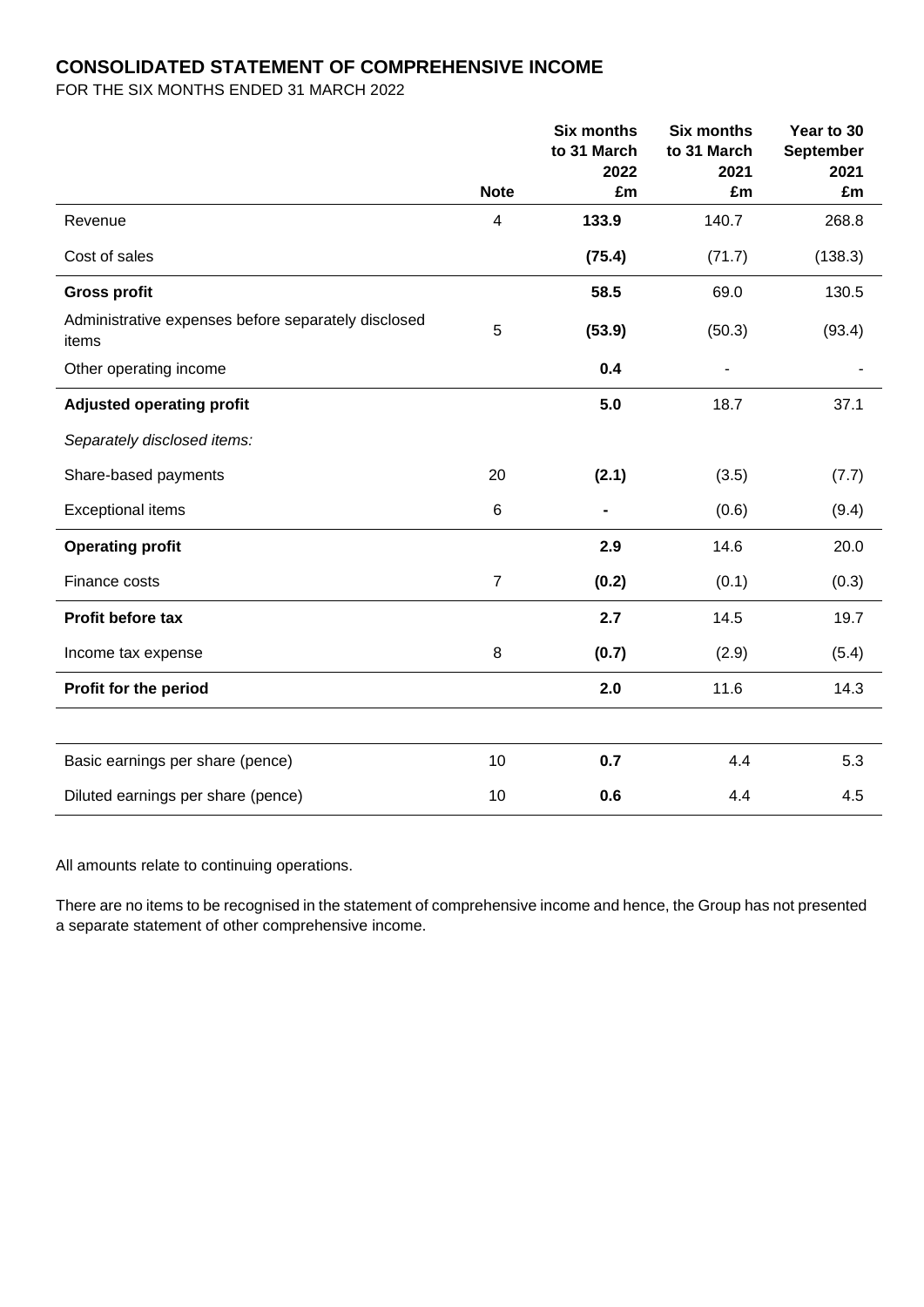# **CONSOLIDATED STATEMENT OF FINANCIAL POSITION**

AS AT 31 MARCH 2022

|                                                  |             | <b>Six months</b> | <b>Six months</b> | Year to 30       |
|--------------------------------------------------|-------------|-------------------|-------------------|------------------|
|                                                  |             | to 31 March       | to 31 March       | <b>September</b> |
|                                                  |             | 2022              | 2021              | 2021             |
|                                                  | <b>Note</b> | £m                | £m                | £m               |
| <b>Assets</b>                                    |             |                   |                   |                  |
| <b>Non-current assets</b>                        |             |                   |                   |                  |
| Intangible assets                                | 11          | 3.1               | 2.5               | 2.7              |
| Property, plant and equipment                    | 12          | 1.6               | 1.7               | 1.7              |
| Right-of-use assets                              | 13          | 4.9               | 5.7               | 5.3              |
|                                                  |             | 9.6               | 9.9               | 9.7              |
| <b>Current assets</b>                            |             |                   |                   |                  |
| Inventories                                      |             | 35.3              | 26.0              | 32.4             |
| Trade and other receivables                      | 14          | 4.4               | 9.4               | 4.9              |
| Tax recoverable                                  |             | 0.5               | 1.7               | 1.0              |
| Cash and cash equivalents                        |             | 33.7              | 22.3              | 32.7             |
|                                                  |             | 73.9              | 59.4              | 71.0             |
| <b>Total assets</b>                              |             | 83.5              | 69.3              | 80.7             |
|                                                  |             |                   |                   |                  |
| <b>Equity and liabilities</b>                    |             |                   |                   |                  |
| Equity attributable to the owners of the Company |             |                   |                   |                  |
| Share capital                                    | 18          | 0.3               |                   | 0.3              |
| Share premium                                    |             | 11.2              |                   | 11.2             |
| Deferred share capital                           |             | 0.1               |                   | 0.1              |
| Capital reorganisation reserve                   |             | (320.6)           |                   | (320.6)          |
| Retained earnings                                |             | 344.0             | 24.8              | 339.8            |
| <b>Total equity</b>                              |             | 35.0              | 24.8              | 30.8             |
|                                                  |             |                   |                   |                  |
| <b>Liabilities</b>                               |             |                   |                   |                  |
| <b>Non-current liabilities</b>                   |             |                   |                   |                  |
| Lease liabilities                                | 7,16        | 4.5               | 5.5               | 4.9              |
| Deferred taxation liability                      |             | 0.1               | (0.7)             | 0.1              |
|                                                  |             | 4.6               | 4.8               | 5.0              |
| <b>Current liabilities</b>                       |             |                   |                   |                  |
| Trade and other payables                         | 15          | 36.7              | 29.7              | 36.0             |
| <b>Contract liabilities</b>                      |             | 6.1               | 8.5               | 7.9              |
| Lease liabilities                                | 7,16        | 0.9               | 0.7               | 0.9              |
| Derivative financial instruments                 |             |                   | 0.6               |                  |
| Provisions                                       |             | 0.2               | 0.2               | 0.1              |
|                                                  |             | 43.9              | 39.7              | 44.9             |
| <b>Total liabilities</b>                         |             | 48.5              | 44.5              | 49.9             |
| <b>Total equity and liabilities</b>              |             | 83.5              | 69.3              | 80.7             |

The financial statements were approved by the Board of Directors on 17 May 2022 and authorised for issue.

**Paul Meehan** Chief Financial Officer

Victorian Plumbing Group plc Registered number: 13379554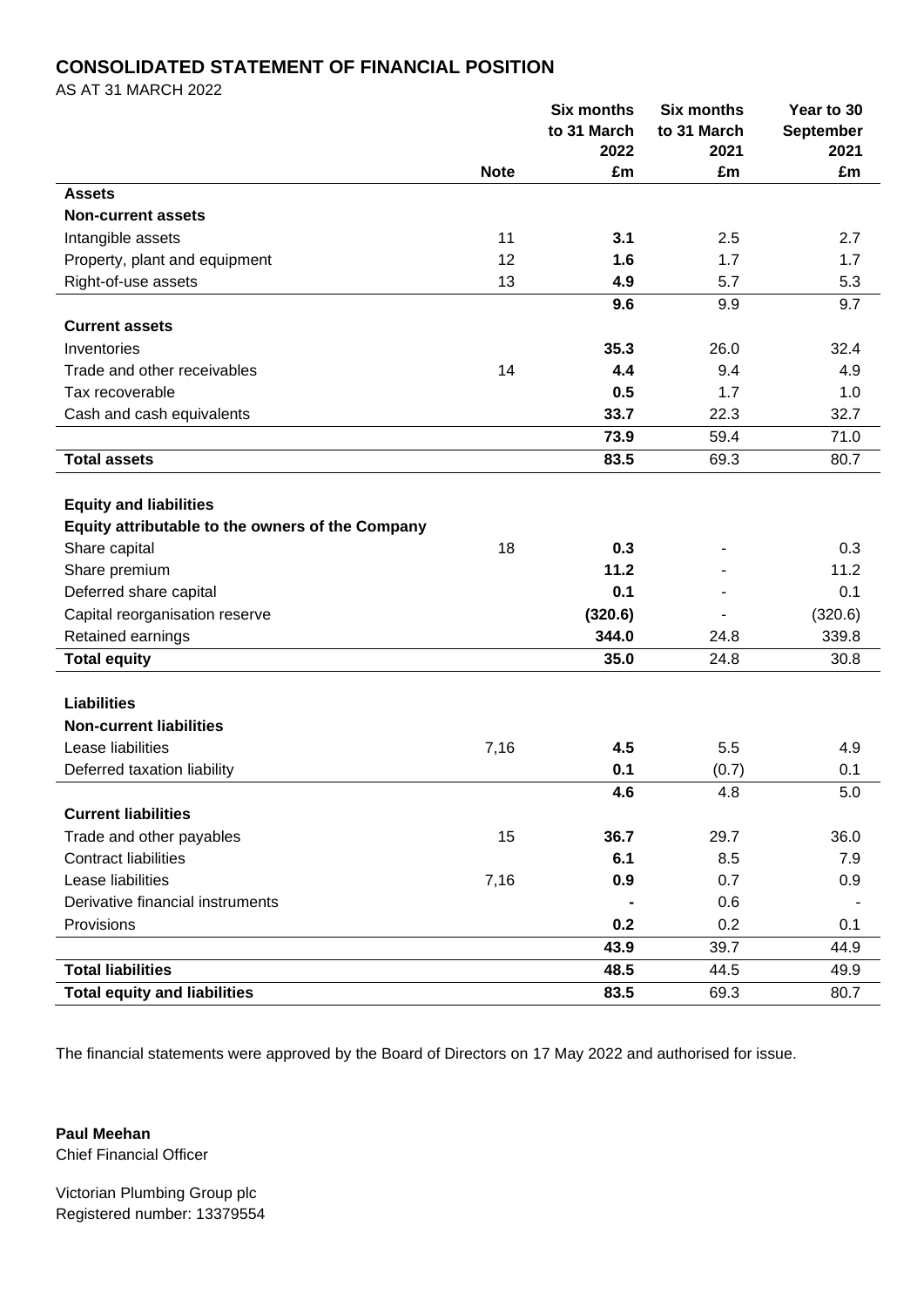# **CONSOLIDATED STATEMENT OF CHANGES IN EQUITY**

FOR THE SIX MONTHS ENDED 31 MARCH 2022

|                                                                                    | <b>Share</b>  | <b>Share</b>  | Capital<br>reorganisation | <b>Deferred</b><br>share | <b>Retained</b> | Total        |
|------------------------------------------------------------------------------------|---------------|---------------|---------------------------|--------------------------|-----------------|--------------|
|                                                                                    | capital<br>£m | premium<br>£m | reserve<br>£m             | capital<br>£m            | earnings<br>£m  | equity<br>£m |
| <b>Balance at 1 October 2020</b>                                                   |               |               |                           |                          | 13.0            | 13.0         |
| <b>Comprehensive income</b>                                                        |               |               |                           |                          |                 |              |
| Profit for the period                                                              |               |               |                           |                          | 11.6            | 11.6         |
| <b>Transactions with owners</b>                                                    |               |               |                           |                          |                 |              |
| Dividends paid (note 9)                                                            |               |               |                           |                          | (2.9)           | (2.9)        |
| Employee share schemes - value of<br>employee services (note 20)                   |               |               |                           |                          | 2.8             | 2.8          |
| Tax impact of employee share schemes                                               |               |               |                           |                          | 0.3             | 0.3          |
| Balance at 31 March 2021                                                           |               |               |                           | $\blacksquare$           | 24.8            | 24.8         |
| <b>Comprehensive income</b>                                                        |               |               |                           |                          |                 |              |
| Profit for the period                                                              |               |               |                           |                          | 2.7             | 2.7          |
| <b>Transactions with owners</b>                                                    |               |               |                           |                          |                 |              |
| Dividends paid (note 9)                                                            |               |               |                           |                          | (12.0)          | (12.0)       |
| Employee share schemes - value of<br>employee services (note 20)                   |               |               |                           |                          | 3.7             | 3.7          |
| Tax impact of employee share schemes                                               |               |               |                           |                          | 0.4             | 0.4          |
| Capital transaction - Group restructure,                                           |               |               |                           |                          |                 |              |
| share-for-share exchange and issue of<br>Victorian Plumbing Group plc shares (note | 0.3           | 11.2          | (320.6)                   | 0.1                      | 320.2           | 11.2         |
| 18)                                                                                |               |               |                           |                          |                 |              |
| <b>Balance at 30 September 2021</b>                                                | 0.3           | 11.2          | (320.6)                   | 0.1                      | 339.8           | 30.8         |
| <b>Comprehensive income</b>                                                        |               |               |                           |                          |                 |              |
| Profit for the period                                                              |               |               |                           |                          | 2.0             | 2.0          |
| <b>Transactions with owners</b>                                                    |               |               |                           |                          |                 |              |
| Employee share schemes - value of<br>employee services (note 20)                   |               |               |                           |                          | 2.2             | 2.2          |
| <b>Balance at 31 March 2022</b>                                                    | 0.3           | 11.2          | (320.6)                   | 0.1                      | 344.0           | 35.0         |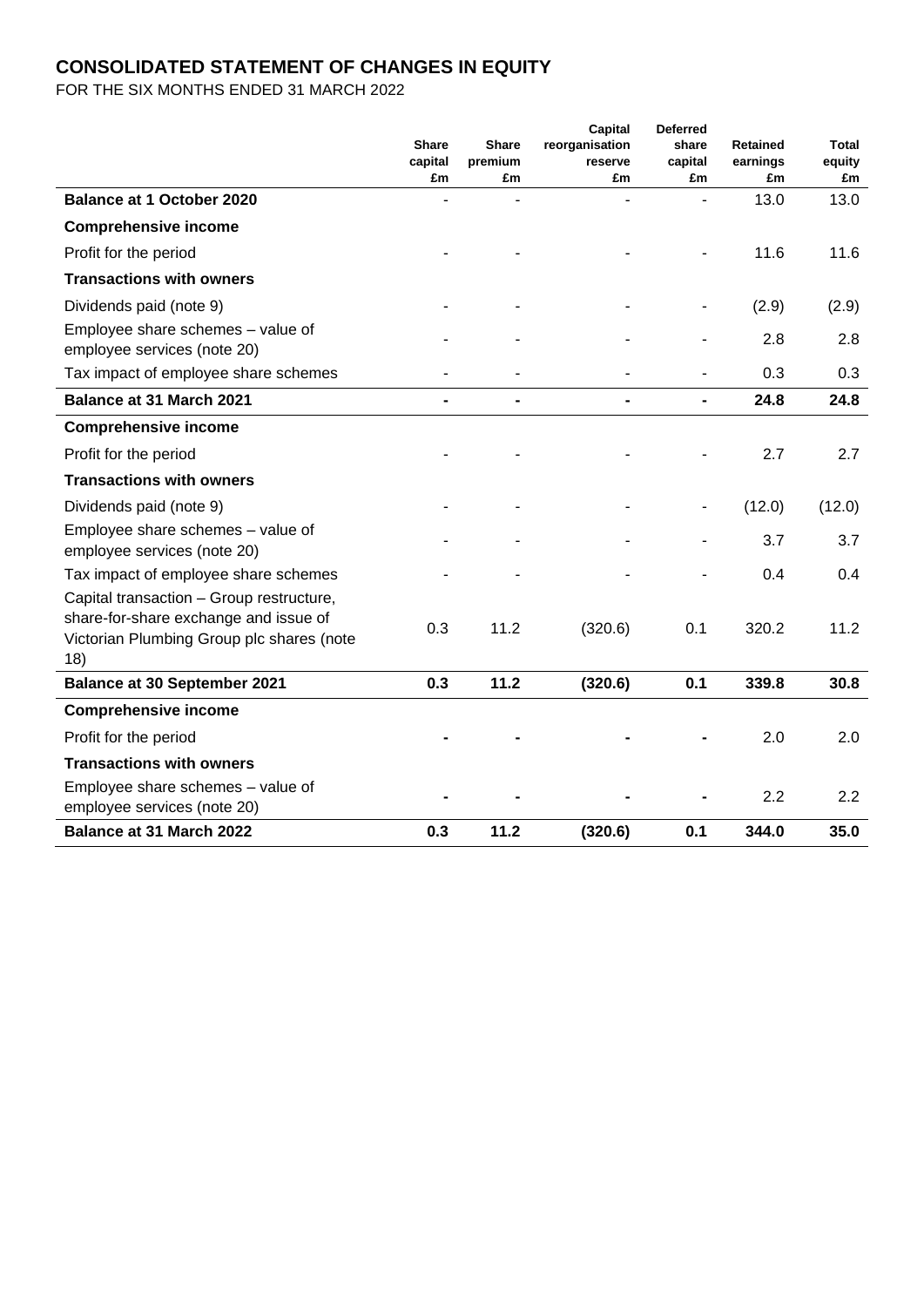# **CONSOLIDATED STATEMENT OF CASH FLOWS**

FOR THE SIX MONTHS ENDED 31 MARCH 2022

|                                                                                  |             | <b>Six months</b><br>to 31 March<br>2022 | <b>Six months</b><br>to 31 March<br>2021 | Year to 30<br><b>September</b><br>2021 |
|----------------------------------------------------------------------------------|-------------|------------------------------------------|------------------------------------------|----------------------------------------|
|                                                                                  | <b>Note</b> | £m                                       | £m                                       | £m                                     |
| Cash flows from operating activities<br>Cash generated from operating activities |             | 3.5                                      | 19.5                                     | 36.9                                   |
| before exceptional operating items                                               |             |                                          |                                          |                                        |
| Cash outflow from exceptional operating items                                    |             | (0.1)                                    | (0.1)                                    | (9.1)                                  |
| Cash generated from operating activities                                         | 21          | 3.4                                      | 19.4                                     | 27.8                                   |
| Income tax paid                                                                  |             | (0.2)                                    | (2.8)                                    | (3.4)                                  |
| Net cash generated from operating<br>activities                                  |             | 3.2                                      | 16.6                                     | 24.4                                   |
| Cash flows from investing activities                                             |             |                                          |                                          |                                        |
| Purchase of intangible assets                                                    | 11          | (1.3)                                    | (0.8)                                    | (1.8)                                  |
| Purchase of property, plant and equipment                                        | 12          | (0.2)                                    | (1.1)                                    | (1.4)                                  |
| Amounts received in respect of related party<br>loans                            |             |                                          | 0.5                                      | 5.9                                    |
| Net cash (used in)/generated by investing<br>activities                          |             | (1.5)                                    | (1.4)                                    | 2.7                                    |
| <b>Cash flows from financing activities</b>                                      |             |                                          |                                          |                                        |
| Dividends paid                                                                   | 9           |                                          | (2.9)                                    | (14.9)                                 |
| Finance arrangement fees                                                         | 7           | (0.1)                                    |                                          | (0.1)                                  |
| Proceeds from the issue of shares, net of costs                                  | 18          |                                          |                                          | 11.2                                   |
| Payment of interest portion of lease liabilities                                 | 7,16        | (0.1)                                    | (0.1)                                    | (0.3)                                  |
| Payment of principal portion of lease liabilities                                | 16          | (0.5)                                    | (0.4)                                    | (0.8)                                  |
| Net cash used in financing activities                                            |             | (0.7)                                    | (3.4)                                    | (4.9)                                  |
| Net increase in cash and cash equivalents                                        |             | 1.0                                      | 11.8                                     | 22.2                                   |
| Cash and cash equivalents at the beginning of<br>the period                      |             | 32.7                                     | 10.5                                     | 10.5                                   |
| Cash and cash equivalents at the end of the<br>period                            |             | 33.7                                     | 22.3                                     | 32.7                                   |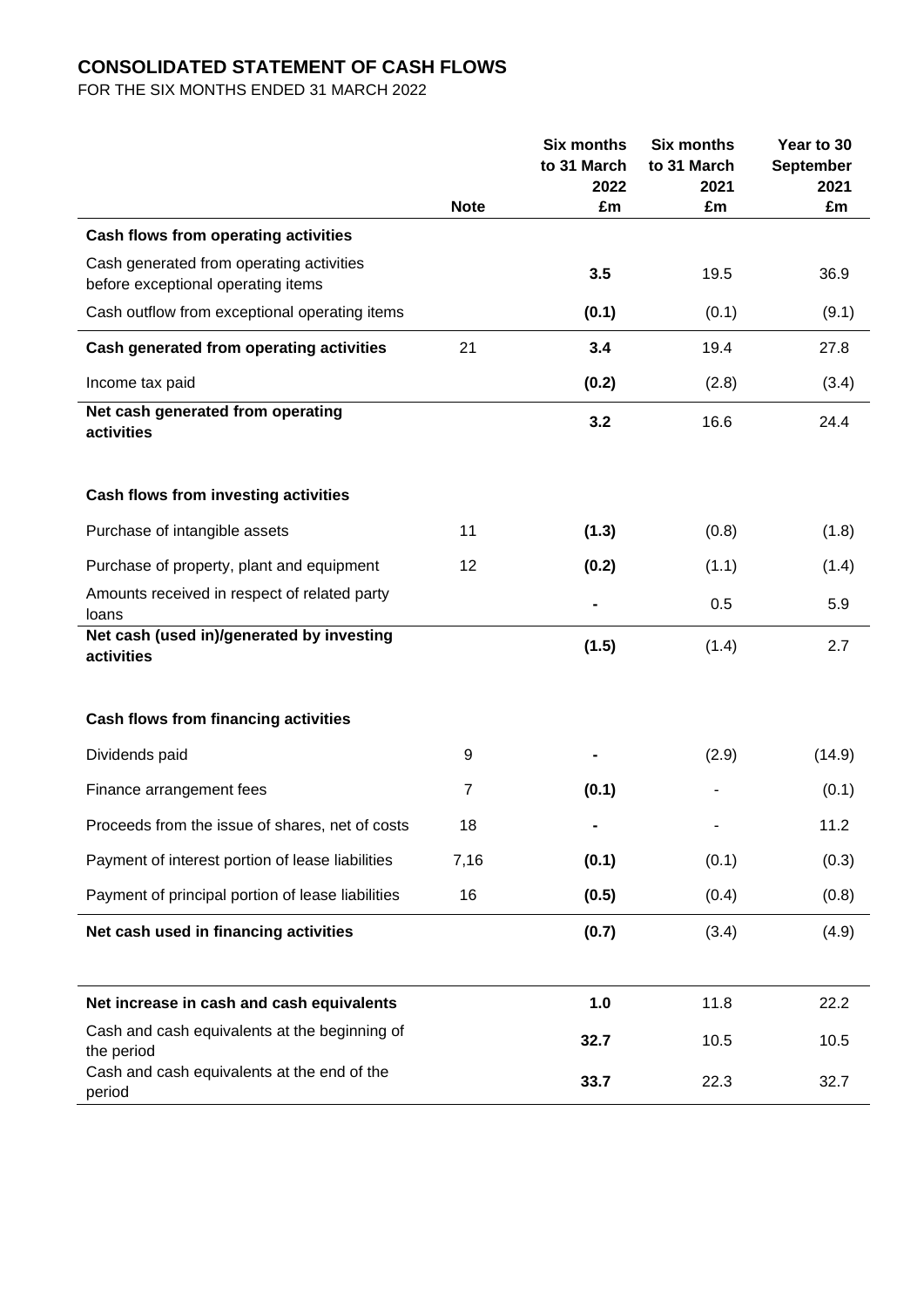# **NOTES TO THE CONSOLIDATED FINANCIAL STATEMENTS**

# **1. General information**

## **Basis of preparation**

Victorian Plumbing Group plc is a public limited company which is listed on the Alternative Investment Market ('AIM') of the London Stock Exchange and is domiciled and incorporated in the United Kingdom under the Companies Act 2006. Its registered office is 22 Grimrod Place, Skelmersdale, Lancashire, WN8 9UU.

These condensed consolidated interim financial statements ('interim financial statements') were approved by the Board for issue on 17 May 2022, and have been prepared as at, and for the six months ended, 31 March 2022. The comparative financial information presented has been prepared as at, and for the six months ended, 31 March 2021.

These interim financial statements do not constitute statutory accounts within the meaning of Section 434 of the Companies Act 2006. The interim financial statements for the half year ended 31 March 2022 are neither audited nor reviewed by the Company's auditors. The interim financial statements for the half year ended 31 March 2021 were audited as part of the Group's admission to the AIM in June 2021. The consolidated financial statements of the Group as at, and for the year ended, 30 September 2021 are available on request from the Company's registered office and via the Company's website. The report of the auditors on those accounts was unqualified, did not contain an emphasis of matter paragraph and did not contain any statement under Section 498 of the Companies Act 2006.

These interim financial statements have been prepared in accordance with IAS 34, "Interim Financial Reporting" issued by the IASB and adopted for use in the UK. They do not include all of the information required for full annual financial statements and should be read in conjunction with the consolidated financial statements of the Group as at and for the year ended 30 September 2021, which were prepared in accordance with international Financial Reporting Standards (IFRSs) in conformity with the requirements of the Companies Act 2006.

#### **Going concern**

The Group's ability to continue as a going concern is dependent on maintaining adequate levels of resources to continue to operate for the foreseeable future. When assessing the going concern of the Group, the Directors have reviewed the year to date financial results, as well as detailed financial forecasts for the period of 12 months to 31 May 2023. The assumptions used in the financial forecasts are based on the Group's historical performance and management's extensive experience of the industry. Taking into consideration the wider economic environment, the forecasts have been assessed and stress tested to ensure that a robust assessment of the Group's working capital and cash requirements has been performed.

#### *Liquidity and financing*

At 31 March 2022, the Group held instantly accessible cash and cash equivalents of £33.7 million. The Group also has access to a revolving credit facility of £10.0 million with HSBC which was undrawn at 31 March 2022 and does not expire until June 2024. There is a sufficient level of liquidity/financing headroom post stress testing across the going concern forecast period to 31 May 2023, as outlined in more detail below.

#### *Approach to stress testing*

The going concern analysis reflected the actual trading to March 2022, as well as detailed financial forecasts for the period up to 31 May 2023. The Group has taken a measured approach to its forecasting. The Group has balanced the expected trading conditions with opportunities available in a growing market which is transitioning online.

The Group has prepared a series of severe-but-plausible downside scenarios, and a worst case being the combination of them all. The combined worst case scenario still results in sufficient cash forecast to be held throughout the period to 31 May 2023 to cover the Group's liabilities as they fall due, without utilisation of the Group's revolving credit facilities.

The Group has sufficient liquidity headroom through the forecast period. The Directors therefore have reasonable expectation that the Group has the financial resources to enable it to continue in operational existence for the period to 31 May 2023. Accordingly, the Directors conclude it is appropriate that these interim consolidated financial statements be prepared on a going concern basis.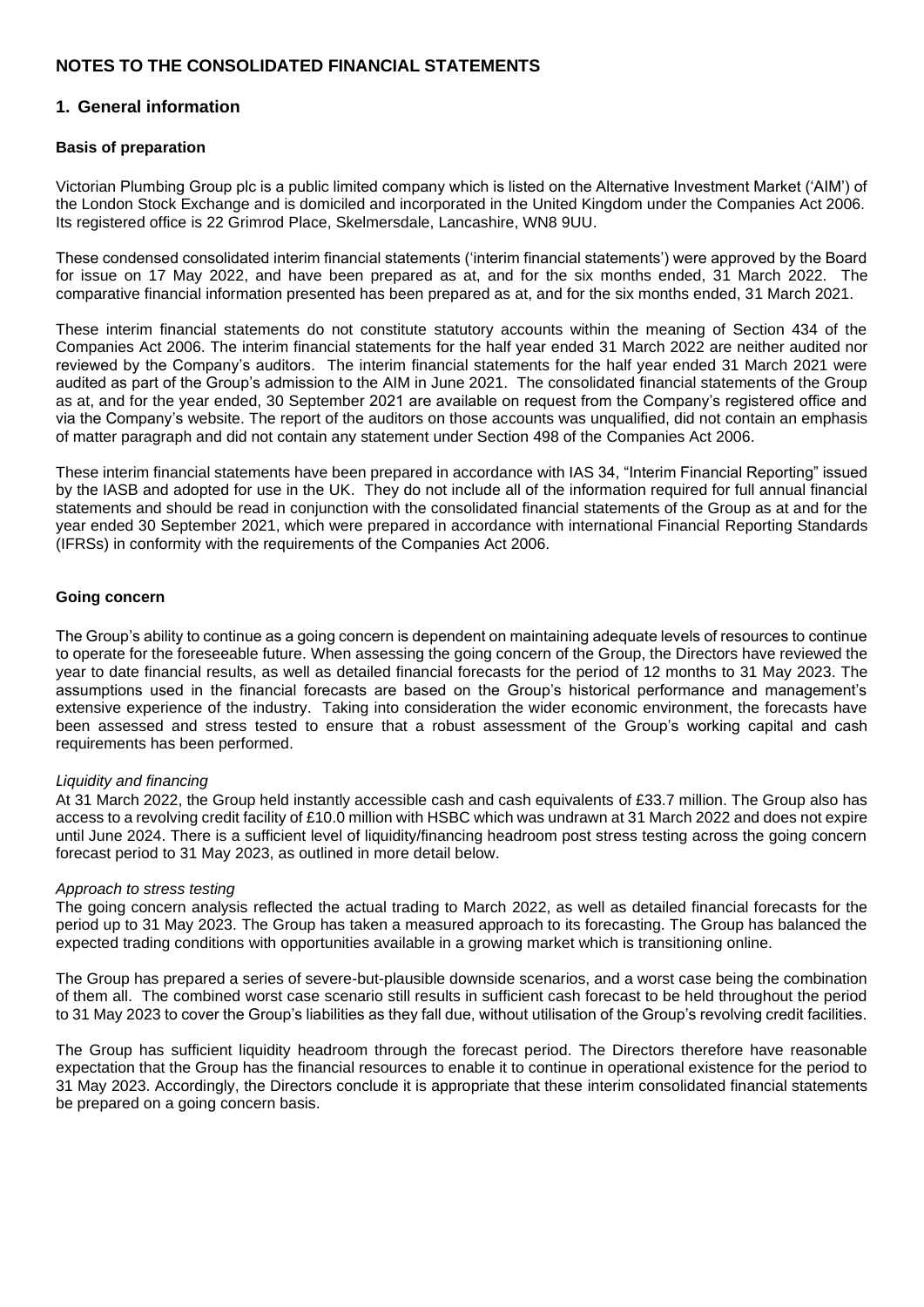# **2. Accounting policies, estimates and judgements**

Estimates and judgements are continually evaluated and are based on historical experience and other factors, including the expectations of future events that are believed to be reasonable under the circumstances.

In preparing these interim financial statements, the significant judgements made by management in applying the Group's accounting policies and the key sources of estimation uncertainty were the same as those that applied to the consolidated financial statements for the year ended 30 September 2021.

# **3. Segmental information**

IFRS 8 'Operating Segments' requires the Group to determine its operating segments based on information which is provided internally. Based on the internal reporting information and management structures within the group, it has been determined that there is only one operating segment, being the Group, as the information reported includes operating results at a consolidated Group level only (the 'Operating group'). There is also considered to be only one reporting segment, which is the Group, the results of which are shown in the consolidated statement of comprehensive income.

Management has determined that there is one operating and reporting segment based on the reports reviewed by the Senior Leadership Team ('SLT') which is the chief operating decision-maker ('CODM'). The SLT is made up of the Executive Directors and Key Management and is responsible for the strategic decision-making of the Group.

## *Adjusted EBITDA*

Operating costs, comprising administrative expenses, are managed on a Group basis. The SLT measures the overall performance of the Operating group by reference to the following non-GAAP measure:

• Adjusted EBITDA, which is EBITDA (earnings before interest, tax, depreciation and amortisation) less exceptional items and IFRS 2 charges in respect of share-based payments along with associated national insurance.

This adjusted profit measure is applied by the SLT to understand the earnings trends of the Operating group and is considered an additional, useful measure under which to assess the true operating performance of the Operating group.

In addition to annual bonuses which are linked to the Operating group's financial performance, the Operating group has implemented a number of longer-term share-based payment incentives linked to changes in ownership of the Operating group rather than the achievement of individual or Company specific financial performance targets.

The Directors believe that these items and adjusted measures of performance should be separately disclosed in order to assist in the understanding of financial performance achieved by the Operating group and for consistency with prior years.

|                                                | Six months<br>to 31 March | Six months<br>to 31 March |
|------------------------------------------------|---------------------------|---------------------------|
|                                                | 2022                      | 2021                      |
|                                                | £m                        | £m                        |
| <b>Operating profit</b>                        | 2.9                       | 14.6                      |
| Depreciation of property, plant and equipment  | 0.3                       | 0.2                       |
| Depreciation of right-of-use assets            | 0.5                       | 0.4                       |
| Amortisation                                   | 0.9                       | 0.8                       |
| <b>Exceptional items</b>                       | $\blacksquare$            | 0.6                       |
| Share-based payments (including associated NI) | 2.1                       | 3.5                       |
| <b>Adjusted EBITDA</b>                         | 6.7                       | 20.1                      |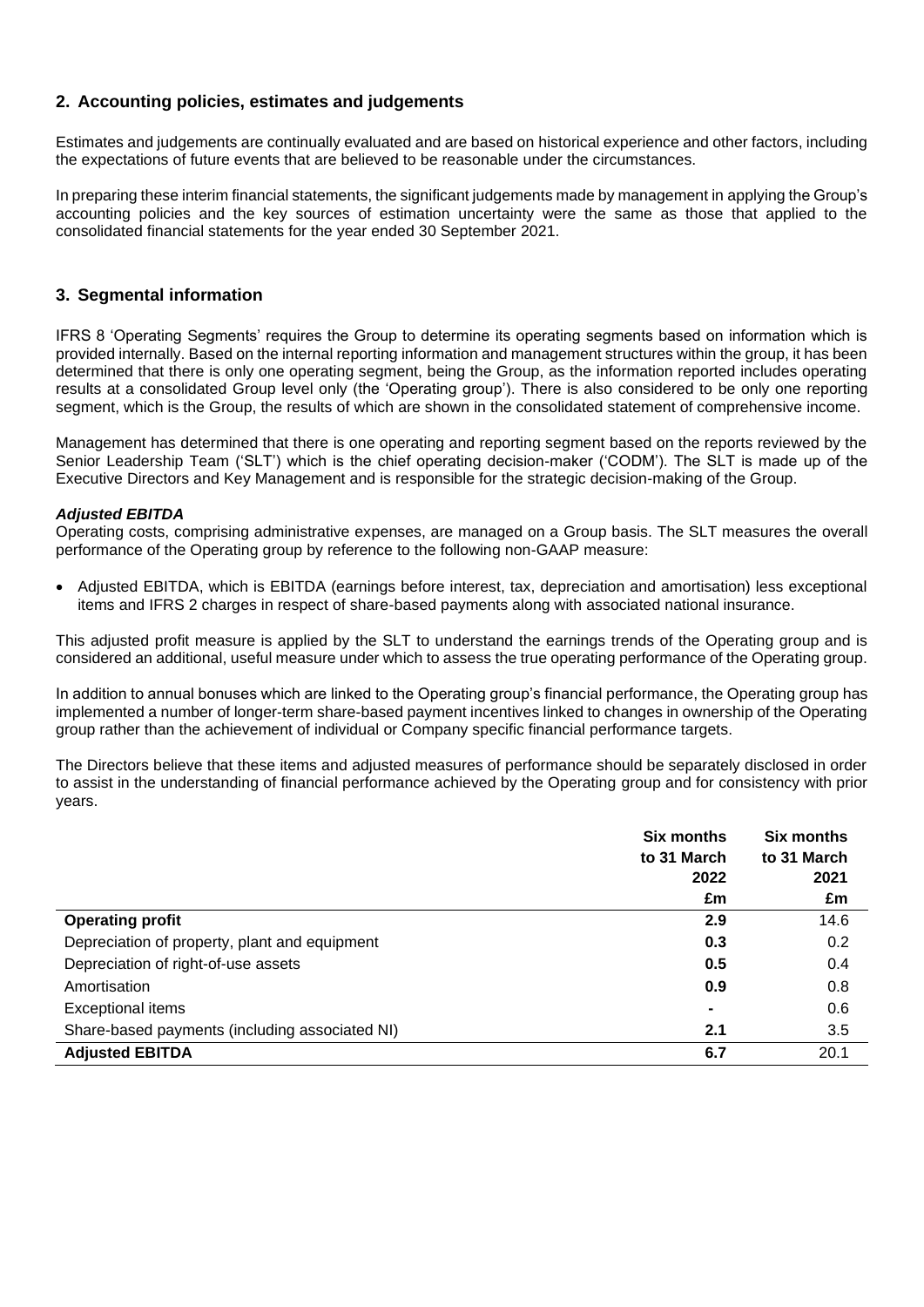# **4. Revenue**

An analysis of revenue by class of business is as follows:

|          | <b>Six months</b> | <b>Six months</b> |
|----------|-------------------|-------------------|
|          | to 31 March       | to 31 March       |
|          | 2022              | 2021              |
|          | £m                | £m                |
| Online   | 133.2             | 140.5             |
| Showroom | 0.7               | 0.2               |
|          | 133.9             | 140.7             |

All revenue arose within the United Kingdom.

# **5. Operating profit**

Expenses by nature including exceptional items:

|                                                                 | <b>Six months</b> | Six months  |
|-----------------------------------------------------------------|-------------------|-------------|
|                                                                 | to 31 March       | to 31 March |
|                                                                 | 2022              | 2021        |
|                                                                 | £m                | £m          |
| Employee costs (excluding share-based payments)                 | 7.5               | 6.2         |
| Share-based payments (including associated NI)                  | 2.1               | 3.5         |
| Agency and contractor costs                                     | 0.5               | 0.6         |
| Marketing costs                                                 | 40.2              | 38.4        |
| Depreciation of property, plant and equipment (note 12)         | 0.3               | 0.2         |
| Depreciation of right-of-use assets (note 13)                   | 0.5               | 0.4         |
| Amortisation charge (note 11)                                   | 0.9               | 0.8         |
| (Gain)/loss on foreign exchange                                 | (0.2)             | 0.4         |
| Other costs                                                     | 4.2               | 3.9         |
| Total administrative expenses                                   | 56.0              | 54.4        |
| Share-based payments (note 20)                                  | (2.1)             | (3.5)       |
| Included within exceptional items (note 6)                      |                   | (0.6)       |
| Total administrative expenses before separately disclosed items | 53.9              | 50.3        |

# **6. Exceptional items**

|           | <b>Six months</b><br>to 31 March<br>2022<br>£m | <b>Six months</b><br>to 31 March<br>2021<br>£m |
|-----------|------------------------------------------------|------------------------------------------------|
| IPO costs | $\overline{\phantom{a}}$                       | 0.6                                            |

IPO costs relate to costs incurred in respect of the Group's listing on AIM in June 2021.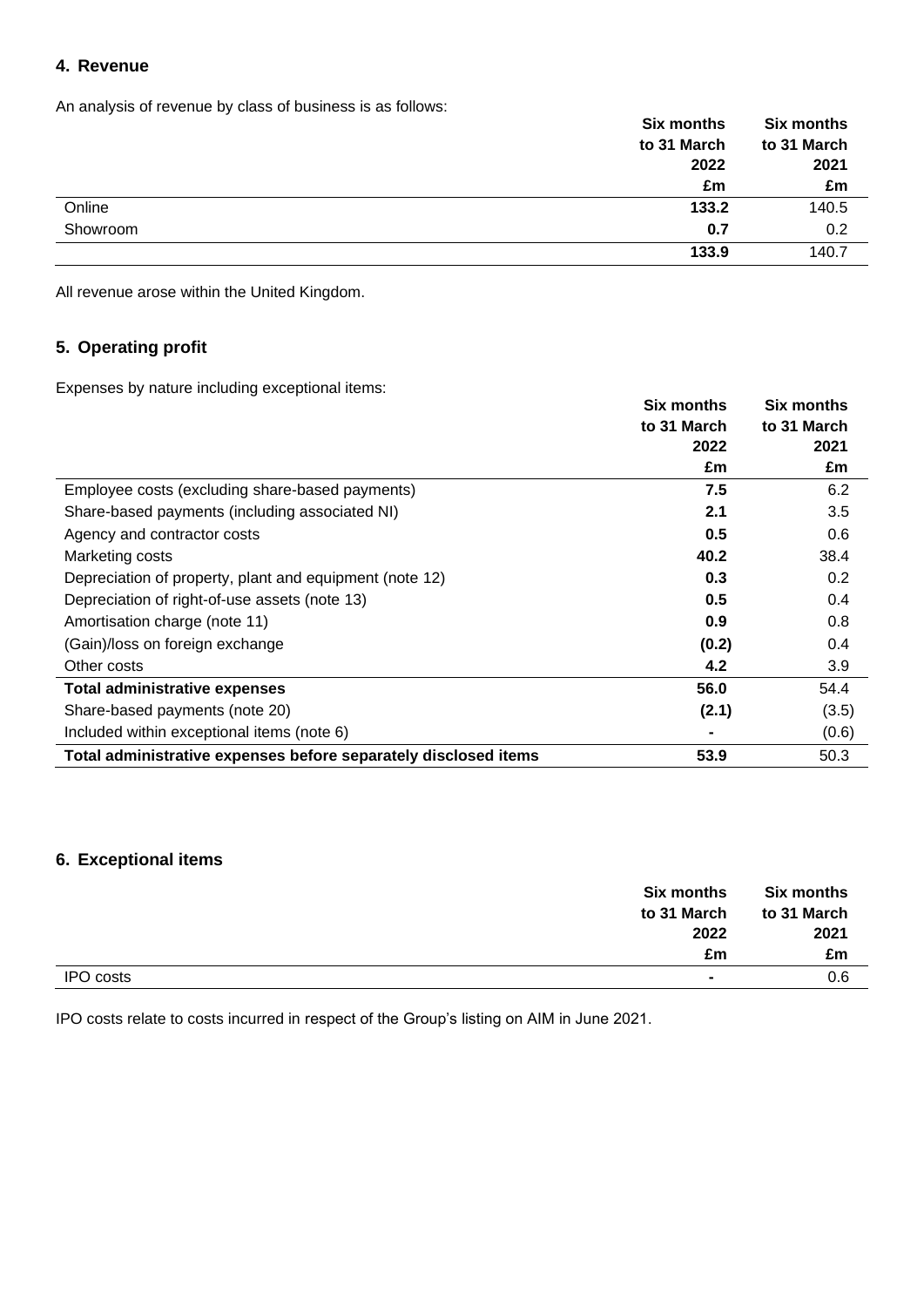# **7. Net finance costs**

|                                      | <b>Six months</b> | <b>Six months</b> |
|--------------------------------------|-------------------|-------------------|
|                                      | to 31 March       | to 31 March       |
|                                      | 2022              | 2021              |
|                                      | £m                | £m                |
| Amortised debt issue costs           | 0.1               |                   |
| Interest charge on lease liabilities | 0.1               | 0.1               |
|                                      | 0.2               |                   |

# **8. Taxation**

|                                                | <b>Six months</b><br>to 31 March | <b>Six months</b><br>to 31 March |
|------------------------------------------------|----------------------------------|----------------------------------|
|                                                | 2022<br>£m                       | 2021<br>£m                       |
| <b>Corporation tax</b>                         |                                  |                                  |
| Current tax on profits for the period          | 0.7                              | 3.4                              |
| Total current tax                              | 0.7                              | 3.4                              |
| Deferred tax                                   |                                  |                                  |
| Origination and reversal of timing differences | $\blacksquare$                   | (0.5)                            |
| Total deferred tax                             | $\blacksquare$                   | (0.5)                            |
| <b>Taxation on profit</b>                      | 0.7                              | 2.9                              |

# **Factors affecting tax charge for the period**

The tax assessed for the period is higher (2021: higher) than the standard rate of corporation tax in the UK of 19% (2021: 19%). The differences are explained below:

|                                                                               | <b>Six months</b><br>to 31 March | <b>Six months</b><br>to 31 March |
|-------------------------------------------------------------------------------|----------------------------------|----------------------------------|
|                                                                               | 2022                             | 2021                             |
|                                                                               | £m                               | £m                               |
| Profit before tax                                                             | 2.7                              | 14.5                             |
| Profit multiplied by standard rate of corporation tax in the UK of 19% (2021: |                                  |                                  |
| 19%)                                                                          | 0.5                              | 2.8                              |
| Effects of:                                                                   |                                  |                                  |
| Expenses not deductible for tax purposes                                      |                                  | 0.1                              |
| Share options                                                                 | 0.2                              |                                  |
| Total tax charge for the period                                               | 0.7                              | 2.9                              |

## *Factors that may affect future tax charges*

The rate of corporation tax in the UK throughout the period was 19%. Changes to the UK corporation tax rates were substantively enacted as part of the Finance Act 2021 on 24 May 2021. The rate applicable from 1 April 2023 will increase from 19% to 25%. Deferred taxes at the reporting date have been measured using these enacted tax rates.

## *Tax recoverable*

Tax recoverable represents overpaid corporation tax and Section 455 tax which has been paid and is to be reclaimed.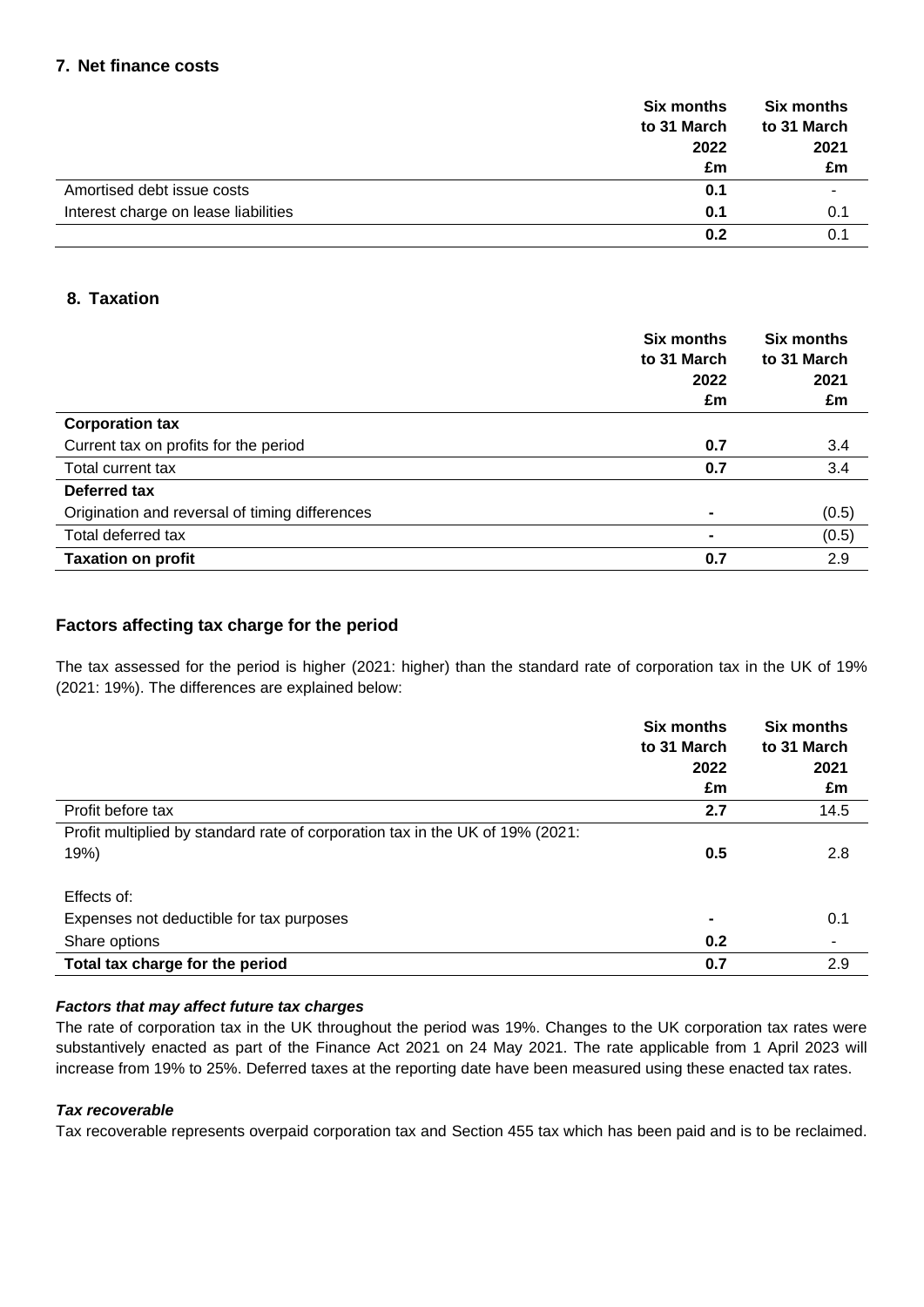| Six months<br>to 31 March                  | <b>Six months</b><br>to 31 March |  |
|--------------------------------------------|----------------------------------|--|
| 2022                                       | 2021                             |  |
| £m                                         | £m                               |  |
| Dividends paid<br>$\overline{\phantom{a}}$ | 2.9                              |  |

In previous years certain shareholders waived their right to receive dividends and therefore the dividends paid were not based on the total number of ordinary shares in issue at the time. No dividends were paid to the shareholders of Victorian Plumbing Group plc during the half year ended 31 March 2022.

# **10. Earnings per share**

## *Basic and diluted earnings per share*

Basic earnings per share ('EPS') is calculated by dividing the profit for the period attributable to ordinary equity holders of the parent by the weighted average number of ordinary shares outstanding during the period.

Diluted EPS is calculated by dividing the profit attributable to ordinary equity holders of the parent by the weighted average number of ordinary shares outstanding during the period plus the number of incremental ordinary shares, calculated using the treasury stock method, that would be issued on conversion of all the dilutive potential ordinary shares into ordinary shares.

The following table reflects the income and share data used in the EPS calculations:

|                               | <b>Weighted average</b><br>number of<br>ordinary shares | Total<br>earnings<br>£m | Pence per<br>share |
|-------------------------------|---------------------------------------------------------|-------------------------|--------------------|
| Half year ended 31 March 2022 |                                                         |                         |                    |
| Basic EPS                     | 273,509,210                                             | 2.0                     | 0.7                |
| <b>Diluted EPS</b>            | 321, 186, 798                                           | 2.0                     | 0.6                |
| Year ended 30 September 2021  |                                                         |                         |                    |
| Basic EPS                     | 267,781,231                                             | 14.3                    | 5.3                |
| <b>Diluted EPS</b>            | 315,755,339                                             | 14.3                    | 4.5                |

|                                                                           | <b>Weighted average</b><br>number of shares |
|---------------------------------------------------------------------------|---------------------------------------------|
| Number of ordinary shares in issue at 30 September 2021                   | 273,509,210                                 |
| Weighted average number of shares for basic EPS                           | 273,509,210                                 |
| Dilutive impact of unvested shares in relation to restricted share awards | 47,677,589                                  |
| Weighted average number of shares for diluted EPS                         | 321,186,798                                 |

The average market value of the Group's shares for the purposes of calculating the dilutive effect of share-based incentives was based on quoted market prices for the period during which the share-based incentives were outstanding.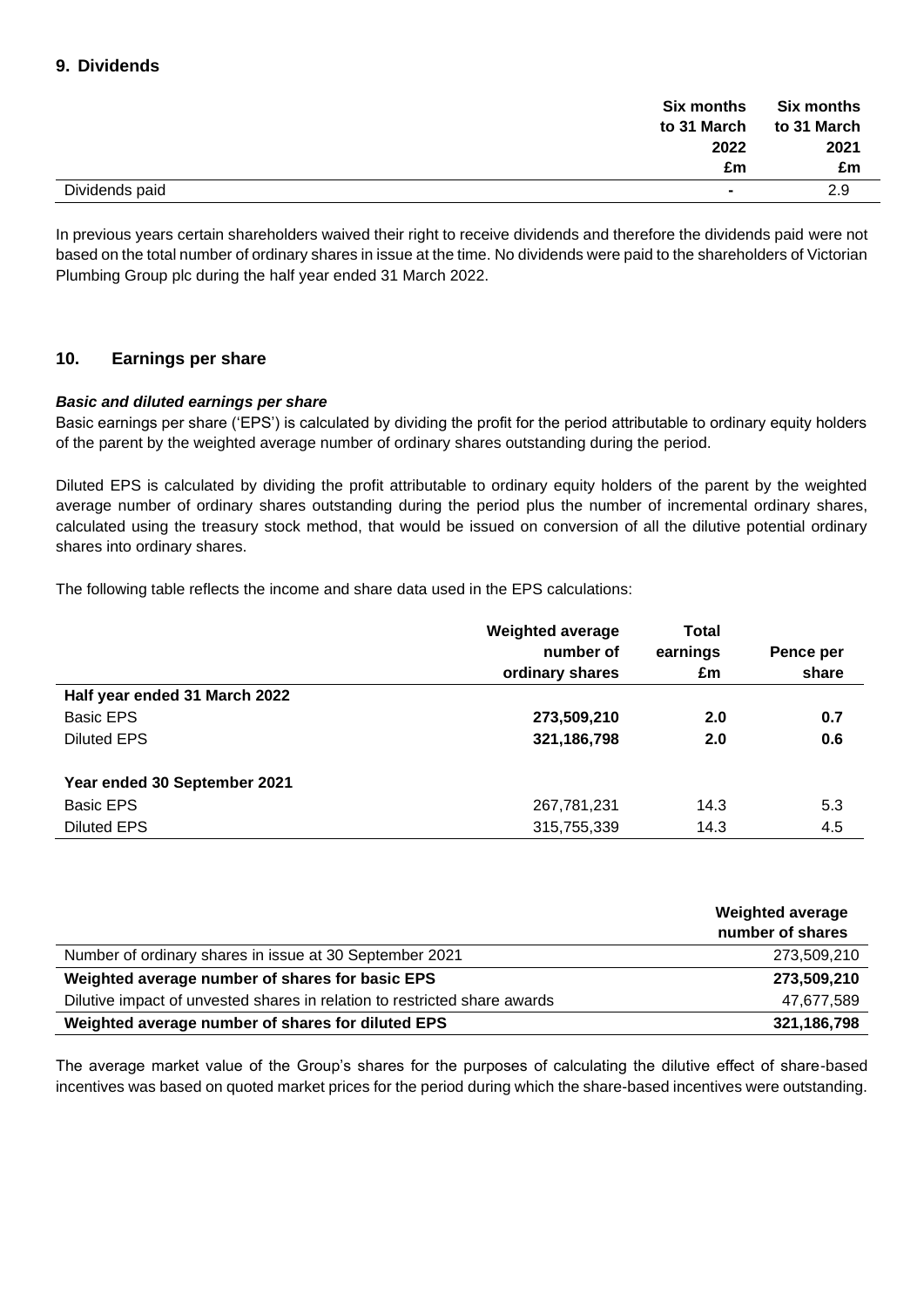# *Adjusted earnings per share ('Adjusted EPS')*

Adjusted basic and diluted earnings per share figures are calculated by dividing adjusted profit after tax for the period by the weighted average number of shares in issue (as set out above).

|                                             | <b>Six months</b><br>to 31 March | <b>Six months</b><br>to 31 March |  |
|---------------------------------------------|----------------------------------|----------------------------------|--|
|                                             | 2022                             | 2021                             |  |
|                                             | £m                               | £m                               |  |
| Profit for the period                       | 2.0                              | 11.6                             |  |
| <b>Exceptional items</b>                    | $\blacksquare$                   | 0.6                              |  |
| Share-based payments                        | 2.1                              | 3.5                              |  |
| Tax effect                                  | (0.4)                            | (0.8)                            |  |
| Total adjusted profit for the period        | 3.7                              | 14.9                             |  |
|                                             |                                  |                                  |  |
| Adjusted basic earnings per share (pence)   | 1.4                              | 5.6                              |  |
| Adjusted diluted earnings per share (pence) | 1.2                              | 5.6                              |  |

# **11. Intangible assets**

|                                 | <b>Computer software</b><br>£m |
|---------------------------------|--------------------------------|
| Cost                            |                                |
| At 30 September 2020            | 5.7                            |
| <b>Additions</b>                | 0.8                            |
| At 31 March 2021                | 6.5                            |
| Additions                       | 1.0                            |
| At 30 September 2021            | 7.5                            |
| Additions                       | 1.3                            |
| At 31 March 2022                | 8.8                            |
|                                 |                                |
| <b>Accumulated amortisation</b> |                                |
| At 30 September 2020            | 3.2                            |
| Charge for the period           | 0.8                            |
| At 31 March 2021                | 4.0                            |
| Charge for the period           | 0.8                            |
| At 30 September 2021            | 4.8                            |
| Charge for the period           | 0.9                            |
| At 31 March 2022                | 5.7                            |
|                                 |                                |
| Net book value                  |                                |
| At 30 September 2020            | 2.5                            |
| At 31 March 2021                | 2.5                            |
| At 31 March 2022                | 3.1                            |

Computer software comprises both internal salaries and external development capitalised in relation to the Group's bespoke operational software. The Group capitalised internal salaries of £1.1 million in the six months ended 31 March 2022 (H1 2021: £0.5 million) for development of computer software.

For the six month period to 31 March 2022, the amortisation charge of £0.9 million (H1 2021: £0.8 million) has been charged to administrative expenses in the income statement.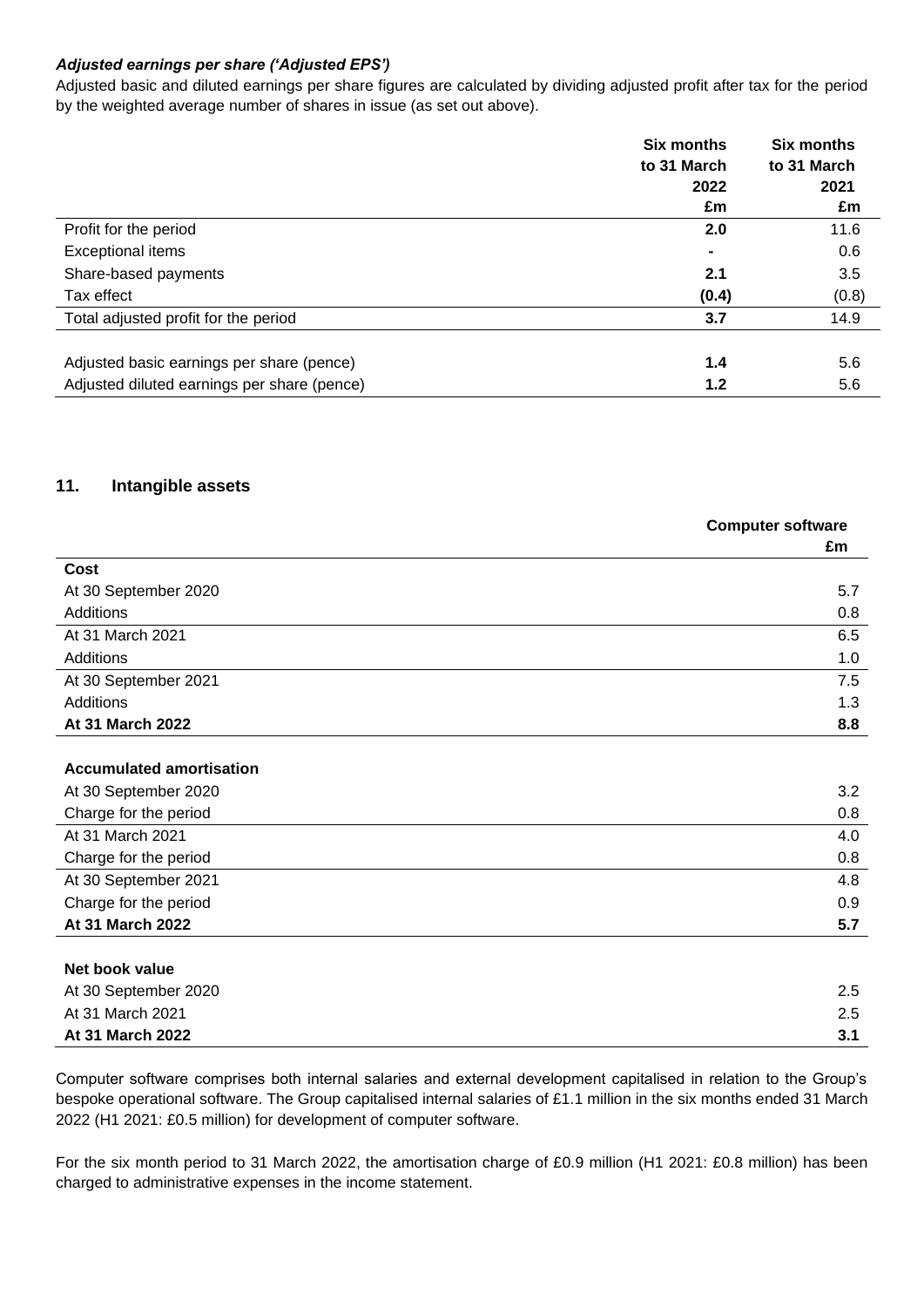# **12. Property, plant and equipment**

|                                 | Leasehold<br>improvements<br>£m | <b>Plant and</b><br>machinery<br>£m | <b>Fixtures</b><br>and fittings<br>£m | <b>Office</b><br>equipment<br>£m | Total<br>£m |
|---------------------------------|---------------------------------|-------------------------------------|---------------------------------------|----------------------------------|-------------|
| Cost                            |                                 |                                     |                                       |                                  |             |
| At 30 September 2020            |                                 | 0.7                                 | 1.0                                   | 0.9                              | 2.6         |
| Additions                       |                                 | 0.6                                 | 0.2                                   | 0.3                              | 1.1         |
| At 31 March 2021                | $\overline{\phantom{0}}$        | 1.3                                 | 1.2                                   | 1.2                              | 3.7         |
| Additions                       | 0.1                             | 0.1                                 |                                       | 0.2                              | 0.4         |
| At 30 September 2021            | 0.1                             | 1.4                                 | 1.2                                   | 1.4                              | 4.1         |
| Additions                       |                                 | 0.1                                 |                                       | 0.1                              | 0.2         |
| At 31 March 2022                | 0.1                             | 1.5                                 | $1.2$                                 | 1.5                              | 4.3         |
| <b>Accumulated depreciation</b> |                                 |                                     |                                       |                                  |             |
| At 30 September 2020            |                                 | 0.4                                 | 0.9                                   | 0.5                              | 1.8         |
| Charge for the period           |                                 | 0.1                                 |                                       | 0.1                              | 0.2         |
| At 31 March 2021                |                                 | 0.5                                 | 0.9                                   | 0.6                              | 2.0         |
| Charge for the period           |                                 | 0.2                                 | 0.1                                   | 0.1                              | 0.4         |
| At 30 September 2021            |                                 | 0.7                                 | 1.0                                   | 0.7                              | 2.4         |
| Charge for the period           |                                 | 0.1                                 | 0.1                                   | 0.1                              | 0.3         |
| At 31 March 2022                |                                 | 0.8                                 | 1.1                                   | 0.8                              | 2.7         |
| Net book value                  |                                 |                                     |                                       |                                  |             |
| At 30 September 2020            |                                 | 0.3                                 | 0.1                                   | 0.4                              | 0.8         |
| At 31 March 2021                |                                 | 0.8                                 | 0.3                                   | 0.6                              | 1.7         |
| At 31 March 2022                | 0.1                             | 0.7                                 | 0.1                                   | 0.7                              | 1.6         |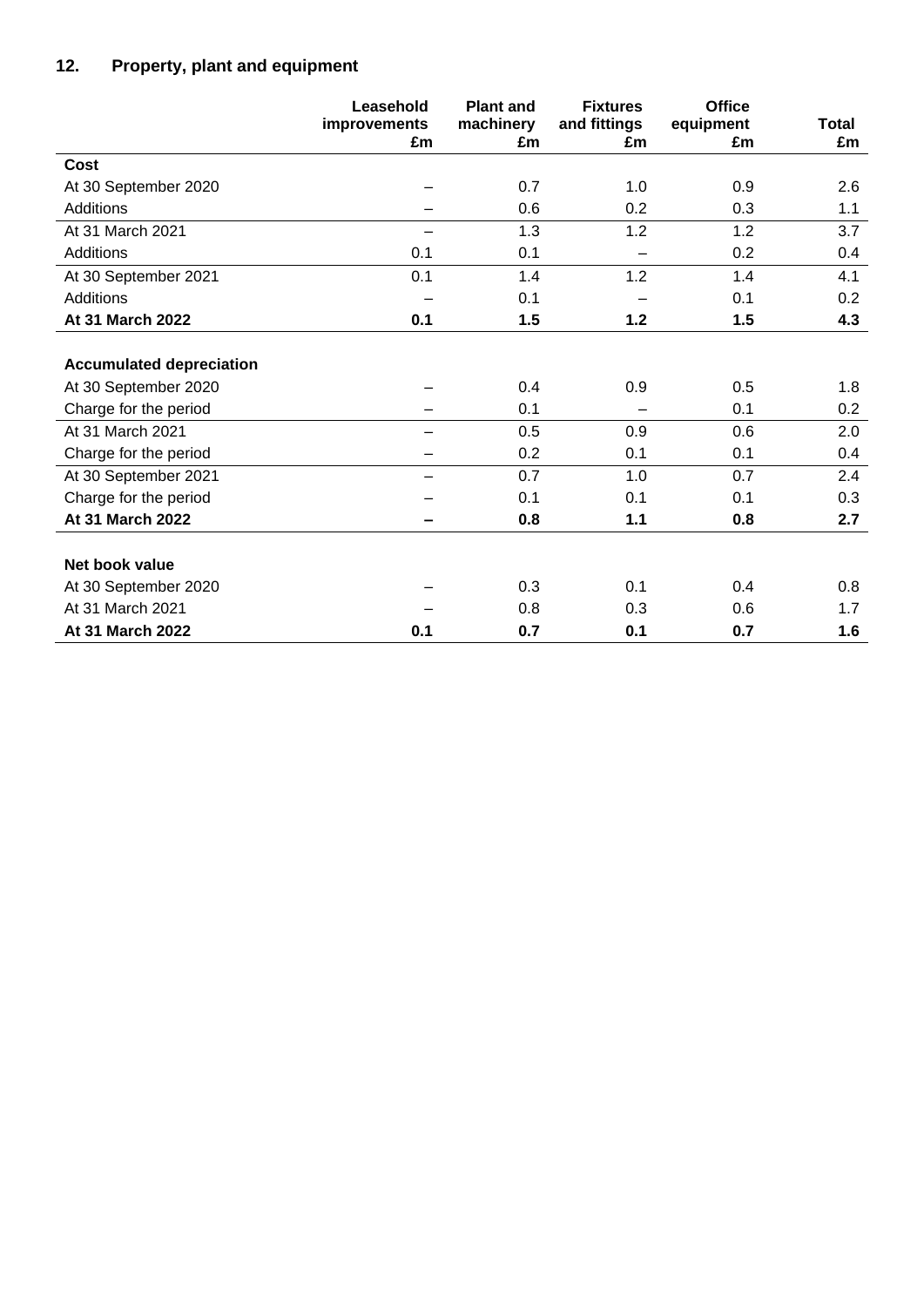# **13. Right-of-use assets**

|                                 | <b>Right-of-use assets</b> |  |
|---------------------------------|----------------------------|--|
|                                 | £m                         |  |
| Cost                            |                            |  |
| At 30 September 2020            | 8.1                        |  |
| Additions                       | 0.1                        |  |
| At 31 March 2021                | 8.2                        |  |
| Additions                       | 0.5                        |  |
| <b>Modifications</b>            | (0.4)                      |  |
| Disposals                       | (0.1)                      |  |
| At 30 September 2021            | 8.2                        |  |
| Additions                       |                            |  |
| Modifications                   | 0.1                        |  |
| At 31 March 2022                | 8.3                        |  |
|                                 |                            |  |
| <b>Accumulated depreciation</b> |                            |  |
| At 30 September 2020            | 2.1                        |  |
| Charge for the period           | 0.4                        |  |
| At 31 March 2021                | 2.5                        |  |
| Charge for the period           | 0.5                        |  |
| On disposals                    | (0.1)                      |  |
| At 30 September 2021            | 2.9                        |  |
| Charge for the period           | 0.5                        |  |

**At 31 March 2022 3.4**

## **Net book value**

| .                    |     |
|----------------------|-----|
| At 30 September 2020 | 6.0 |
| At 31 March 2021     | 5.7 |
| At 31 March 2022     | 4.9 |
|                      |     |

During the period the Group renewed the lease on one of its properties that had expired; this represents a modification under IFRS 16. The right-of-use asset was increased by £0.1 million to reflect the value of the asset after the modification and the corresponding lease liability increased by £0.1 million.

# **14. Trade and other receivables**

|                                 | <b>Six months</b><br>ended 31<br><b>March 2022</b><br>£m | <b>Six months</b><br>ended 31<br><b>March 2021</b><br>£m |
|---------------------------------|----------------------------------------------------------|----------------------------------------------------------|
| Trade receivables               | 2.2                                                      | 1.9                                                      |
| Amounts owed by related parties | $\overline{\phantom{0}}$                                 | 5.4                                                      |
| Right-of-return asset           | 0.3                                                      | 0.4                                                      |
| Accrued income                  | 0.8                                                      | 0.8                                                      |
| Prepayments                     | 1.1                                                      | 0.9                                                      |
|                                 | 4.4                                                      | 9.4                                                      |

The Group provides against trade receivables using the forward-looking expected credit loss model under IFRS 9. An impairment analysis is performed at each reporting date. Trade receivables, accrued income, amounts owed by related parties and other receivables expected credit losses have been reviewed by management and have been determined to have an immaterial impact on these balances.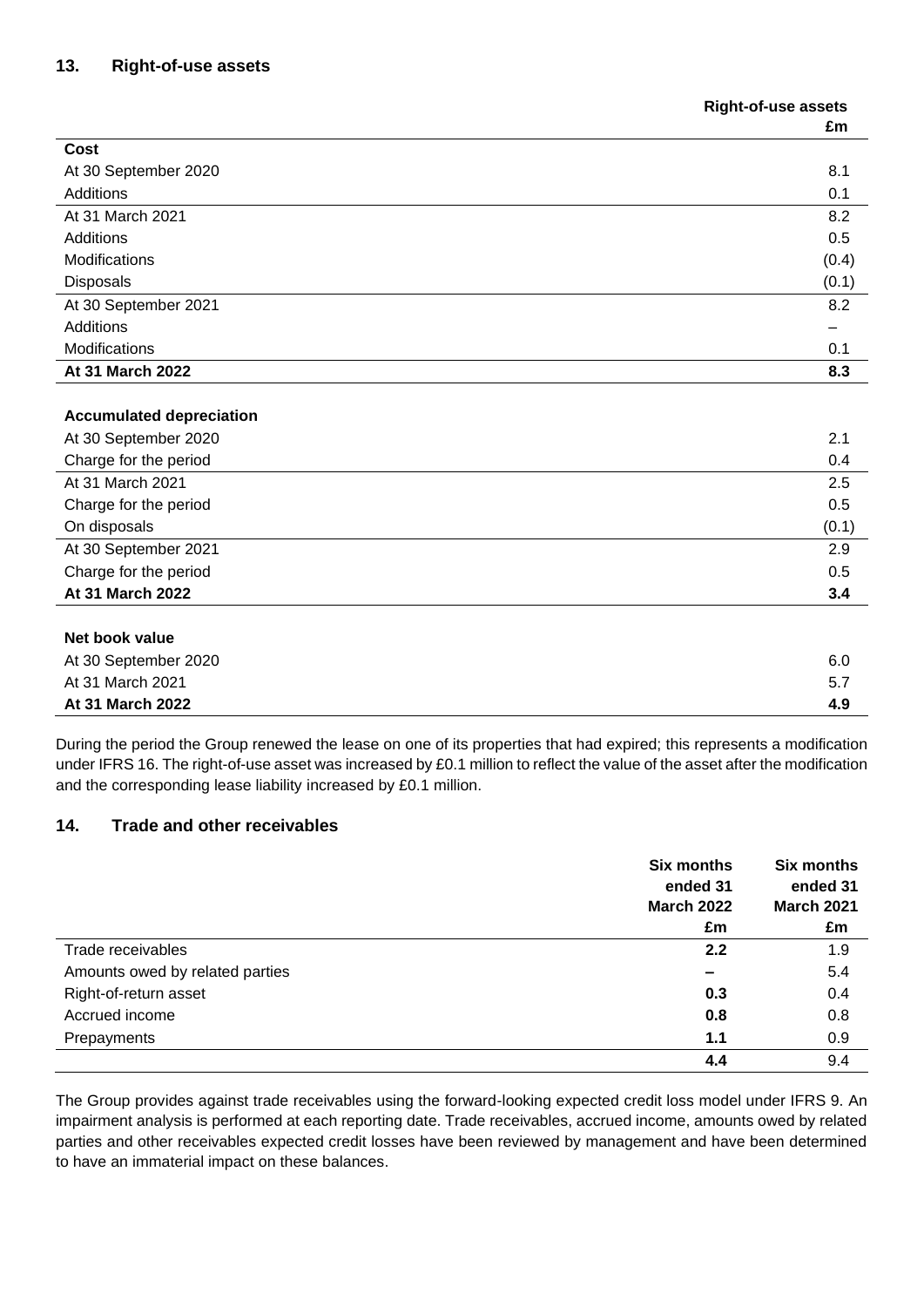# **15. Trade and other payables**

|                                    | <b>Six months</b> | <b>Six months</b> |
|------------------------------------|-------------------|-------------------|
|                                    | ended 31          | ended 31          |
|                                    | <b>March 2022</b> | <b>March 2021</b> |
|                                    | £m                | £m                |
| Trade payables                     | 25.2              | 19.4              |
| Other taxation and social security | 7.0               | 6.8               |
| <b>Refund liability</b>            | 0.8               | 1.2               |
| Other payables                     | 1.1               | 0.9               |
| Accruals                           | 2.6               | 1.4               |
|                                    | 36.7              | 29.7              |

# **16. Lease liabilities**

|                      | <b>Lease liability</b> |
|----------------------|------------------------|
|                      | £m                     |
| At 30 September 2020 | 6.4                    |
| Additions            | 0.2                    |
| Interest expense     | 0.1                    |
| Lease payment        | (0.5)                  |
| At 31 March 2021     | 6.2                    |
| Additions            | 0.4                    |
| Modifications        | (0.4)                  |
| Interest expense     | 0.2                    |
| Lease payment        | (0.6)                  |
| At 30 September 2021 | 5.8                    |
| <b>Modifications</b> | 0.1                    |
| Interest expense     | 0.1                    |
| Lease payment        | (0.6)                  |
| At 31 March 2022     | 5.4                    |

During the period the Group renewed the lease on one of its properties that had expired; this represents a modification under IFRS 16. The right-of-use asset was increased by £0.1 million to reflect the value of the asset after the modification and the corresponding lease liability increased by £0.1 million.

The Group had total cash outflows for leases of £0.6 million (H1 2021: £0.5 million). The Group also had non-cash additions to right-of-use assets and lease liabilities of £0.1 million (H1 2021: £0.2 million).

Lease liabilities as at 31 March were classified as follows:

|             | <b>Six months</b><br>ended March<br>2022<br>£m | <b>Six months</b><br>ended<br><b>March 2021</b><br>£m |
|-------------|------------------------------------------------|-------------------------------------------------------|
| Current     | 0.9                                            | 0.7                                                   |
| Non-current | 4.5                                            | 5.5                                                   |
| Total       | 5.4                                            | 6.2                                                   |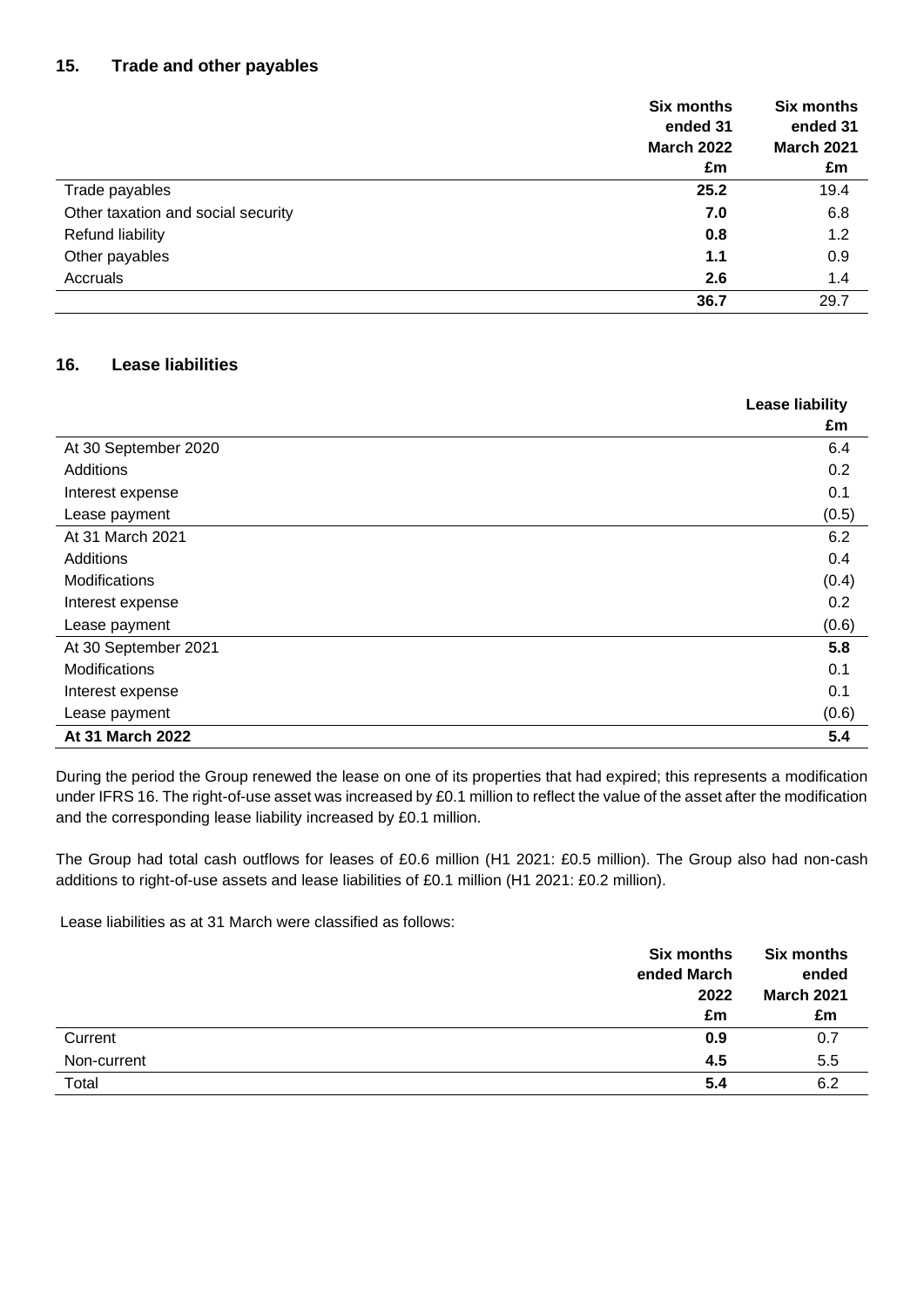# **17. Borrowings**

|                                               | <b>Six months</b> | <b>Six months</b> |
|-----------------------------------------------|-------------------|-------------------|
|                                               | ended 31          | ended 31          |
|                                               | <b>March 2022</b> | <b>March 2021</b> |
|                                               | £m                | £m                |
| Amounts drawn under revolving credit facility | -                 |                   |
| Unamortised debt issue costs                  | (0.1)             |                   |
|                                               | (0.1)             |                   |

On 7 June 2021, the Group signed into a new Revolving Credit Facility (the 'RCF'). The RCF has total commitments of £10 million and a termination date of June 2024. The facility is secured by a debenture dated 7 June 2021. Interest on the RCF is charged at SONIA plus a margin of between 2.3% and 2.8% depending on the consolidated leverage of the Group. A commitment fee of 40% of the margin applicable to the RCF is payable quarterly in arrears on unutilised amounts of the RCF. There is no requirement to settle all, or part, of the debt earlier than the termination date. At 31 March 2022 the Group had not utilised the RCF.

Unamortised debt issue costs of £0.1 million (H1 2021: £nil) are included in prepayments (note 14).

# **18. Ordinary share capital**

|                                                     | <b>Six months</b><br>ended 31<br><b>March 2022</b><br>£ | Six months<br>ended 31<br><b>March 2021</b> |
|-----------------------------------------------------|---------------------------------------------------------|---------------------------------------------|
| Allotted, called up and fully paid                  |                                                         |                                             |
| 325,062,985 ordinary shares of 0.1p (H1 2021: £nil) | 325,063                                                 |                                             |
| Nil ordinary shares of £1.00 (H1 2021: 800)         |                                                         | 800                                         |
| Nil A ordinary shares of £0.10 (H1 2021: 845)       |                                                         | 85                                          |
|                                                     | 325,063                                                 | 885                                         |

The share capital of the Group is represented by the share capital of the parent company, Victorian Plumbing Group plc. The Company was incorporated on 6 May 2021 to act as the holding company of the Group. Prior to this the share capital of the Group was represented by the share capital of the previous parent, VIPSO Limited.

# **19. Own shares held**

The Employee Share Option Trust purchases shares to fund the Share Incentive Plan. At 30 September 2021, the trust held 635,504 (2020: nil) ordinary shares with a book value of £636 (2020: £nil). The market value of these shares as at 30 September 2021 was £1.6 million (2020: £nil). During FY21 the ESOT purchased 635,504 shares of the Company at a cost of £636, representing 0.2% of issued share capital.

|                                                        | Number of<br>shares |     |
|--------------------------------------------------------|---------------------|-----|
| <b>ESOT shares reserve</b>                             |                     |     |
| Own shares held at 30 September 2021 and 31 March 2022 | 635,504             | 636 |

On 27 July 2021, Victorian Plumbing Group plc issued 635,504 ordinary shares of 0.1p each to eligible employees in connection with the Share Incentive Plan ('SIP'). On the same date, the ordinary shares were acquired by the Employee Share Option Trust ('ESOT') at nominal value.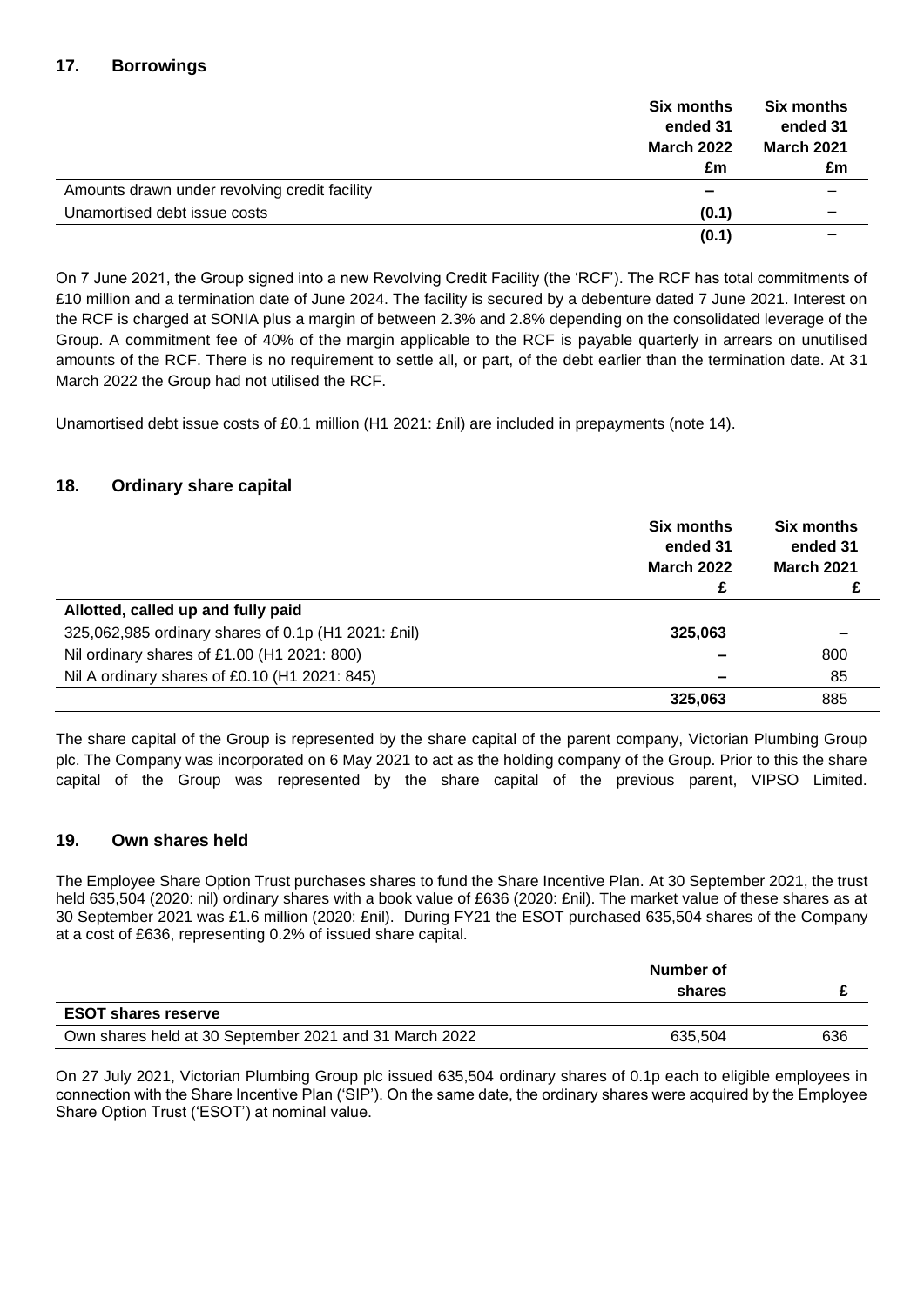# **20. Share-based payments**

The Group operates four share plans being the Share Incentive Plan ('SIP'), a Management Incentive Plan ('MIP'), a Deferred Bonus Plan ('DBP') and a Long-Term Incentive Plan ('LTIP'). In addition, both prior to and following Admission to AIM in June 2021, the Group awarded shares to the Chairman and certain members of Key Management which had restrictions placed against them that bring the awards into the scope of IFRS 2.

All share-based incentives carry a service condition. Such conditions are not taken into account in the fair value of the service received. The fair value of services received in return for share-based incentives is measured by reference to the fair value of share-based incentives granted. The estimate of the fair value of the share-based incentives is measured using the Black-Scholes pricing model or Monte Carlo simulation, as appropriate for each scheme.

Sensitivity analysis has been performed in assessing the fair value of the share-based incentives. There are no changes to key assumptions that are considered by the Directors to be reasonably possible, which give rise to a material difference in the fair value of the share-based incentives.

The total charge in the period was £2.1m (H1 2021: £3.5m) with a Company charge of £1.0m (H1 2021: £nil). This included associated national insurance ('NI') at 15.1% (H1 2021: 13.8%), which management expects to be the prevailing rate when the awards are exercised, and apprenticeship levy at 0.5%, based on the share price at the reporting date.

|                                                                  | <b>Six months</b><br>ended 31<br><b>March 2022</b> | <b>Six months</b><br>ended 31<br><b>March 2021</b> |
|------------------------------------------------------------------|----------------------------------------------------|----------------------------------------------------|
|                                                                  | £m                                                 | £m                                                 |
| Share Incentive Plan ('SIP')                                     | 0.2                                                |                                                    |
| A ordinary growth shares award - April 2020                      |                                                    | 0.3                                                |
| Management incentive Plan award - December 2020                  |                                                    | 2.5                                                |
| IPO restricted share awards                                      | 1.9                                                |                                                    |
| Deferred bonus plan - October 2021                               | 0.1                                                |                                                    |
| Long term incentive plan - October 2021                          |                                                    |                                                    |
| <b>Total IFRS 2 charge</b>                                       | 2.2                                                | 2.8                                                |
| National insurance and apprenticeship levy on applicable schemes | (0.1)                                              | 0.7                                                |
| <b>Total charge</b>                                              | 2.1                                                | 3.5                                                |

During the period, the Directors in office in total had gains of £nil (H1 2021: £nil) arising on the exercise of share-based incentive awards.

## *Share Incentive Plan*

The Group operates a Share Incentive Plan ('SIP') scheme that was made available to all eligible employees following Admission to AIM in June 2021. On 27 July 2021, all eligible employees were awarded free shares valued at £3,600 each based on the closing share price on 26 July 2021 of £2.67. A total of 635,504 shares were awarded under the scheme, subject to a three-year service period (the 'Vesting Period').

|                               | <b>Six months</b><br>ended 31<br><b>March 2022</b><br>number | <b>Six months</b><br>ended 31<br><b>March 2021</b><br>number |
|-------------------------------|--------------------------------------------------------------|--------------------------------------------------------------|
| Outstanding at 1 October 2021 | 576,732                                                      |                                                              |
| Forfeited                     | (100, 155)                                                   | $\overline{\phantom{0}}$                                     |
| Outstanding at 31 March 2022  | 476,577                                                      | -                                                            |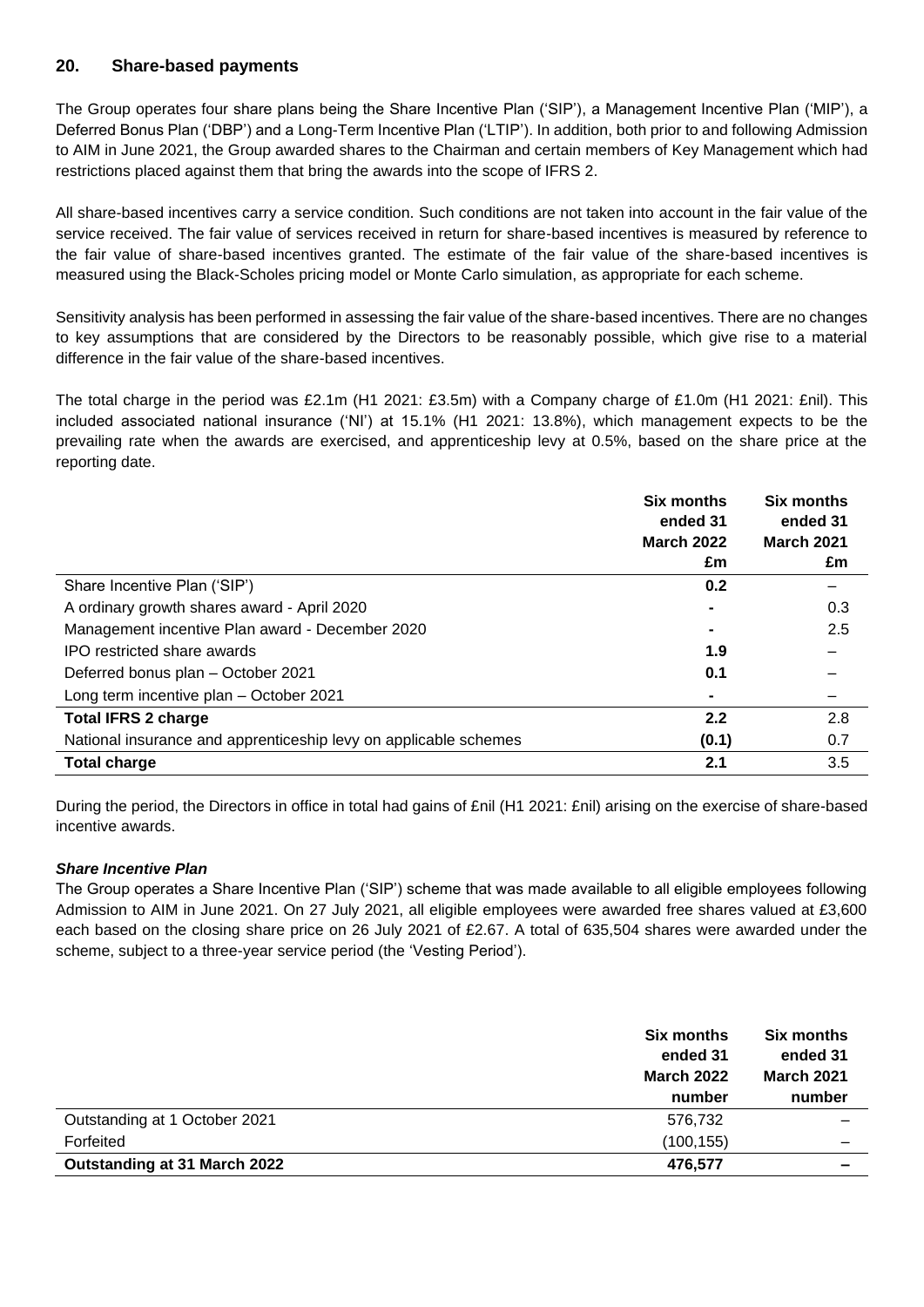The total charge in the period, included in operating profit, in relation to these awards was £0.2m (H1 2021: £nil). The Company charge for the period was £nil (H1 2021: £nil).

# *A ordinary shares*

On 15 April 2020 (the 'grant date'), 845 A ordinary shares in VIPSO Ltd, the former ultimate parent company, were issued at a price of £0.10 per share which was the nominal value of the shares. Of the 845 shares issued, 800 of the A ordinary shares were issued to the existing shareholders by way of bonus issue so as not to dilute their existing holding. These 800 shares are considered outside the scope of IFRS 2, on the basis that these shareholders do not receive any additional value for their shares.

The remaining 45 A ordinary shares were awarded to certain members of Key Management (together the 'A ordinary shareholders'). In order to realise value from the shares awarded, a participant must remain employed until an 'Exit' event is achieved. The equity value on 'Exit' must also be in excess of the equity hurdle which has been set at £130 million. The 'Exit' requirement is a non-market performance vesting condition and the hurdle amount is considered to be a market-based performance condition.

On 27 May 2021 the Group undertook a reorganisation, through which the A ordinary shareholders exchanged their shares for an equivalent value in Victorian Plumbing Group plc. After all of the steps relating to the reorganisation were executed, the A ordinary shareholders had exchanged their 45 A ordinary shares in VIPSO Ltd for 7,222,969 ordinary shares in Victorian Plumbing Group plc. The share-for-share exchange does not represent a modification of the award under IFRS 2 as the value of the award, and the related service and performance conditions, remained unchanged. On 11 June 2021 the A ordinary shareholders entered into a deed (the 'deed'), which would become effective on Victorian Plumbing Group plc's Admission to AIM, to modify the terms of the award. The performance condition would no longer be relevant since an Exit event would have already occurred. The service condition for the A ordinary shareholders was modified so as to restrict the number of shares that vest on Admission.

On 22 June 2021 Victorian Plumbing Group plc was admitted to AIM, which was an Exit event under the terms of the award. On Admission 1,059,369 shares vested. The deed agreed to by the A ordinary shareholders took effect.

|                                                              | Six months ended |
|--------------------------------------------------------------|------------------|
|                                                              | 31 March 2022    |
|                                                              | <b>Number</b>    |
| Outstanding and unvested at 1 October 2021 and 31 March 2022 | 6.163.600        |

The total charge in the period, included in operating profit, in relation to these awards was £nil (H1 2021: £0.3m). The Company charge for the period was £nil (H1 2021: £nil).

## *Management Incentive Plan*

An Executive Director was awarded share options under a management incentive plan ('MIP') prior to Admission.

On 2 December 2020, VIPSO Ltd (the former ultimate parent company of the Group) awarded eight nil cost ordinary share options and nine nil cost A ordinary share options under the MIP. All of the options awarded were to vest on the earlier of an 'Exit' event or three years from the date of grant. Options would be forfeited if the employee leaves the Group before the options vest, unless under exceptional circumstances.

On 27 May 2021 the Group undertook a reorganisation, through which the options granted under the MIP were converted to be options over ordinary shares and ordinary deferred shares in Victorian Plumbing Group plc. After all the steps relating to the reorganisation were executed, the participant of the MIP had exchanged its eight ordinary shares and nine A ordinary shares in VIPSO Ltd for 3,219,948 ordinary share options in Victorian Plumbing Group plc. The exchange does not represent a modification of the award under IFRS 2 as the value of the award, and the related service and performance conditions remained unchanged.

On 11 June 2021 the MIP participant entered into a deed ('the MIP deed'), which would become effective on Victorian Plumbing Group plc's Admission to AIM, to modify the terms of the award. All of the options would convert when the performance condition was satisfied (i.e. on Admission) resulting in the participant being awarded ordinary shares. However, 30% of the shares would remain restricted and subject to a service condition (the 'restricted shares').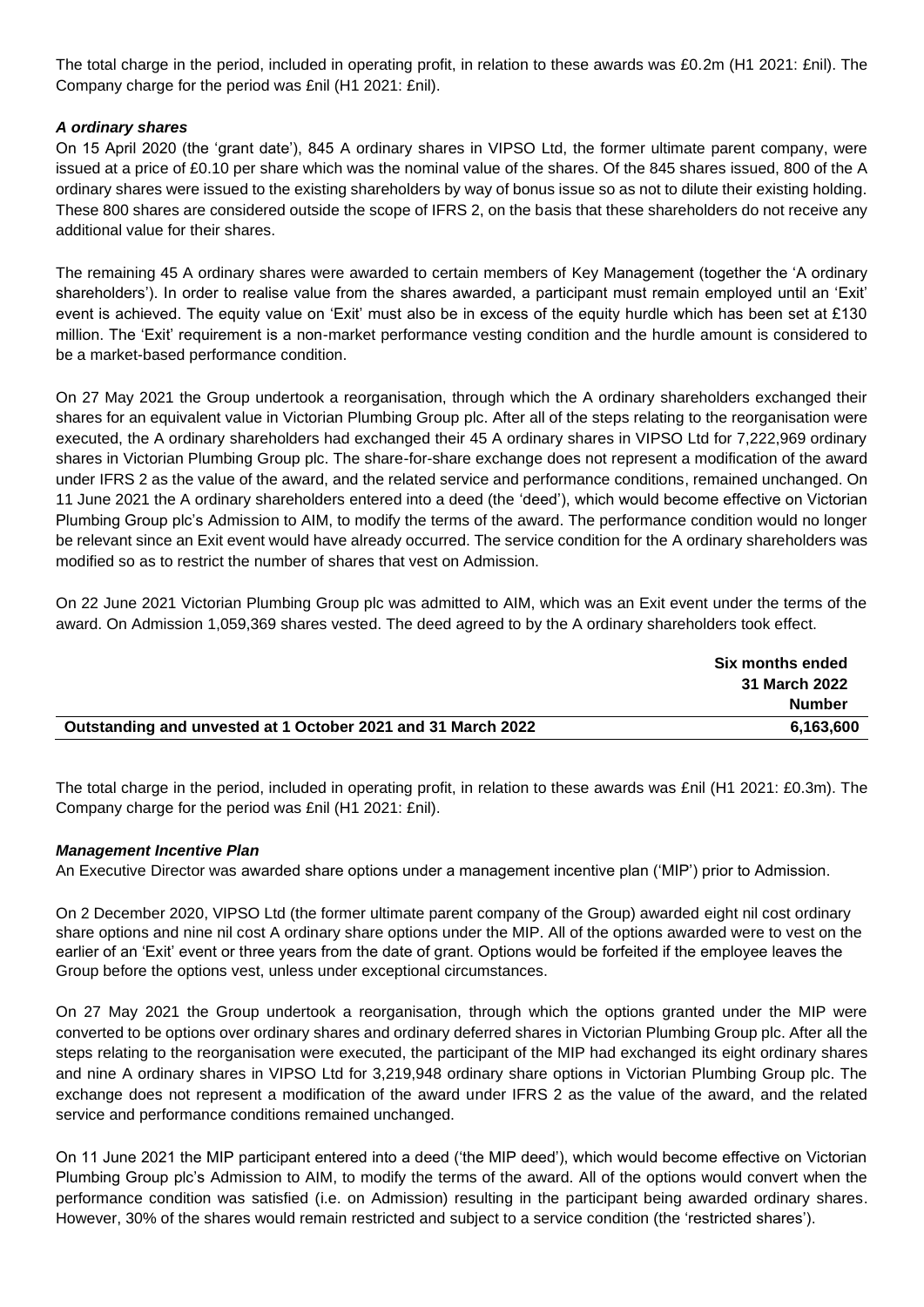On 22 June 2021 Victorian Plumbing Group plc was admitted to AIM which was an Exit event under the terms of the award. The deed agreed to by the MIP participants took effect.

On Admission the options converted to 3,219,948 ordinary shares and 2,253,964, or 70%, of those shares vested at an average price of £2.62.

|                                                              | <b>Six months ended</b> |
|--------------------------------------------------------------|-------------------------|
|                                                              | 31 March 2022           |
|                                                              | Number                  |
| Outstanding and unvested at 1 October 2021 and 31 March 2022 | 965.984                 |

The weighted average market value per ordinary share for the restricted shares awarded under the MIP that vested in the year was £2.62.

The total charge in the period, included in operating profit, in relation to these awards was £nil (H1 2021: £2.5m). The Company charge for the period was £nil (H1 2021: £nil).

#### *IPO restricted share awards*

During FY21, the Chairman and certain members of Key Management were granted restricted share awards. The restricted share awards do not have a performance condition attached to them but the extent to which they vest depends on a service condition being satisfied. The restricted shares are forfeited if the employee leaves the Group before the vesting date, unless under exceptional circumstances.

| <b>Grant date</b> | <b>Share</b><br>price at<br>grant<br>date | <b>Employee</b><br>contribution<br>per share | <b>Vesting</b><br>period<br>(years) | <b>Risk-free</b><br>rate<br>% | <b>Dividend</b><br>vield<br>% | <b>Volatility</b><br>% | Fair value per<br>restricted share |
|-------------------|-------------------------------------------|----------------------------------------------|-------------------------------------|-------------------------------|-------------------------------|------------------------|------------------------------------|
| 22/06/2021        | 2.62                                      | £0.001                                       | 5.0                                 |                               | -                             |                        | 2.62                               |
| 22/06/2021        | 2.62                                      | £0.001                                       | 4.0                                 | ٠                             | ۰                             |                        | 2.62                               |
| 10/08/2021        | 2.59                                      | nil                                          | 2.1                                 | ۰                             | -                             |                        | 2.59                               |

The number of restricted shares outstanding at 31 March 2022 was as follows:

|                                           | Six months ended<br>31 March 2022<br><b>Number</b> |
|-------------------------------------------|----------------------------------------------------|
| Outstanding at 30 September 2021          | 3,442,858                                          |
| Forfeited                                 | (38, 168)                                          |
| Outstanding and unvested at 31 March 2022 | 3,404,690                                          |

The total charge in the period, included in operating profit, in relation to these awards was £1.9m (H1 2021: £nil). The Company charge for the period was £1.0m (H1 2021: £nil).

## *Deferred Bonus Plan*

The Group operates a Deferred Bonus Plan ('DBP') for the senior leadership team and certain key employees. It is both a cash bonus plan and a discretionary employee share plan under which a proportion of a participant's annual bonus is deferred into an award over shares. Awards under the plan are contingent on the satisfaction of pre-set internal targets relating to financial and operational objectives. A nil cost option will be granted following determination of performance against targets, with 40% of the award vesting immediately, 30% after 1 year and 30% after 2 years. Awards are potentially forfeitable during that period should the employee leave employment.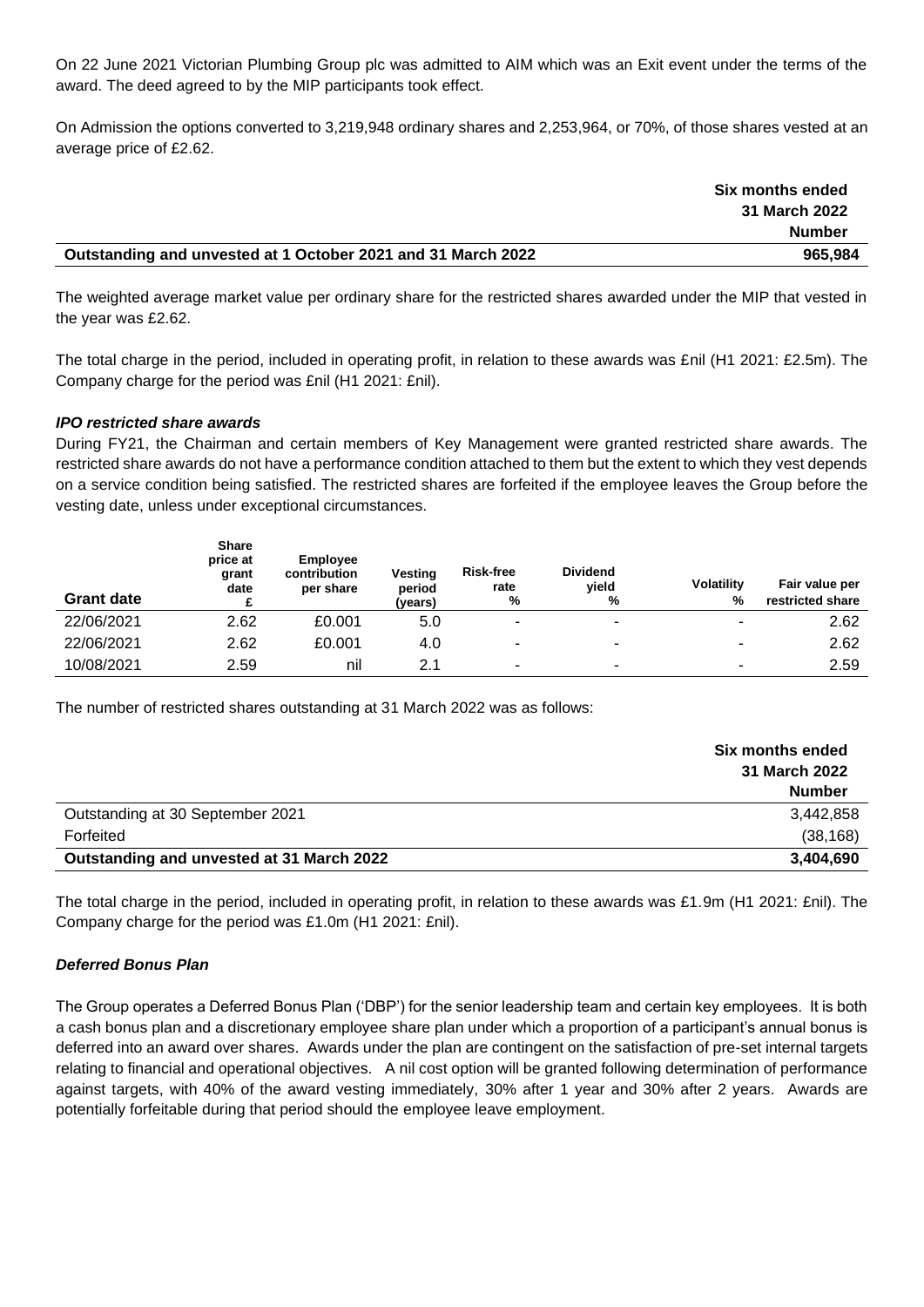During the period the Group awarded 1,893,219 nil cost options under the DBP scheme. The fair value of the award was determined to be £1.02, being the average Market Value of a Share over the five business days ending on 31 January 2022.

|                                  | Six months ended |
|----------------------------------|------------------|
|                                  | 31 March 2022    |
|                                  | <b>Number</b>    |
| Outstanding at 30 September 2021 |                  |
| Options granted in the period    | 1,893,219        |
| Outstanding at 31 March 2022     | 1,893,219        |

The total charge in the period, included in operating profit, in relation to these awards was £0.1m (H1 2021: £nil). The Company charge for the period was £nil (H1 2021: £nil).

#### *Long Term Incentive Plan*

The Group operates a Long-Term Incentive Plan Award ('LTIP') for the CEO and CFO. The extent to which awards vest will depend upon the satisfaction of the Group's financial and operational performance in the financial year of the award date (the "Performance Conditions").

The LTIP awards are subject to performance conditions based on Adjusted EPS (75% of award) and absolute Total Shareholder Return ("TSR") (25% of award). Awards vest 3 years after grant subject to EPS and Absolute TSR performance conditions, with a two-year post-vesting holding period applying.

On 29 March 2022 the Group awarded 323,472 nil cost options under the LTIP scheme. The fair value for the EPS element of the award at £0.52 was based on the share price at the grant date. The fair value of the TSR element was calculated using a Monte Carlo simulation and has been fixed at £0.106.

|                                  | Six months ended |  |
|----------------------------------|------------------|--|
|                                  | 31 March 2022    |  |
|                                  | <b>Number</b>    |  |
| Outstanding at 30 September 2021 |                  |  |
| Options granted in the period    | 323.472          |  |
| Outstanding at 31 March 2022     | 323,472          |  |